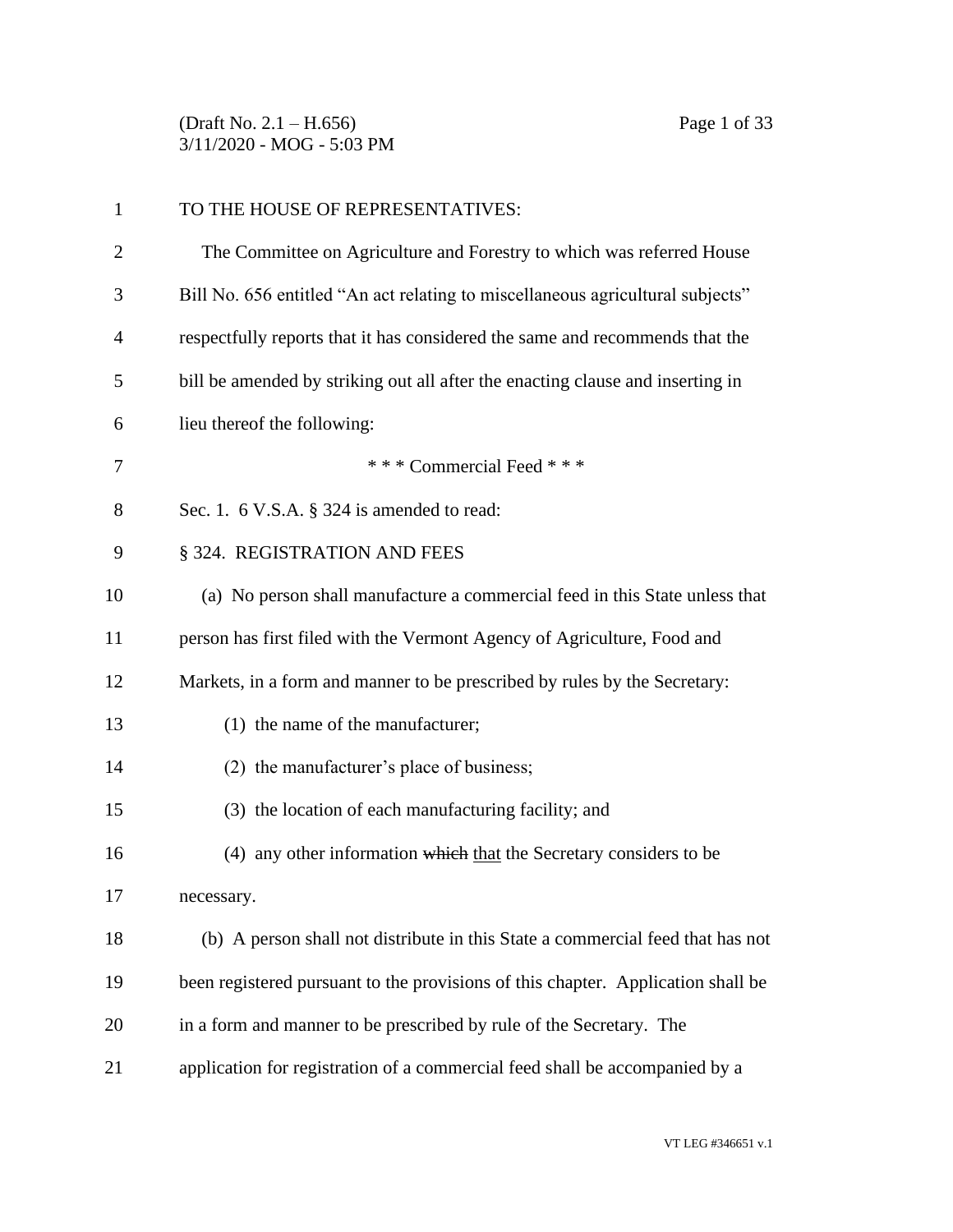## (Draft No. 2.1 – H.656) Page 2 of 33 3/11/2020 - MOG - 5:03 PM

| $\mathbf{1}$   | registration fee of \$105.00 per product. The registration fees, along with any      |
|----------------|--------------------------------------------------------------------------------------|
| $\overline{2}$ | surcharges collected under subsection (c) of this section, shall be deposited in     |
| 3              | the special fund created by subsection 364(e) of this title. Funds deposited in      |
| $\overline{4}$ | this account shall be restricted to implementing and administering the               |
| 5              | provisions of this title and any other provisions of the law relating to fertilizer, |
| 6              | lime, or seeds. If the Secretary so requests, the application for registration       |
| 7              | shall be accompanied by a label or other printed matter describing the product.      |
| 8              | (c) No person shall distribute in this State any feed required to be registered      |
| 9              | under this chapter upon which the Secretary has placed a withdrawal from             |
| 10             | distribution order because of nonregistration. A surcharge of \$10.00, in            |
| 11             | addition to the registration fee required by subsection (b) of this section, shall   |
| 12             | accompany the application for registration of each product upon which a              |
| 13             | withdrawal from distribution order has been placed for reason of                     |
| 14             | nonregistration, and must be received before removal of the withdrawal from          |
| 15             | distribution order.                                                                  |
| 16             | (d) No person shall distribute a commercial feed product in the State that is        |
| 17             | labeled as bait or feed for white-tailed deer.                                       |
| 18             | *** Livestock Management ***                                                         |
| 19             | Sec. 2. $6$ V.S.A. $\S$ 768 is amended to read:                                      |
| 20             | §768. DUTIES OF DEALERS, TRANSPORTERS, AND PACKERS                                   |
|                |                                                                                      |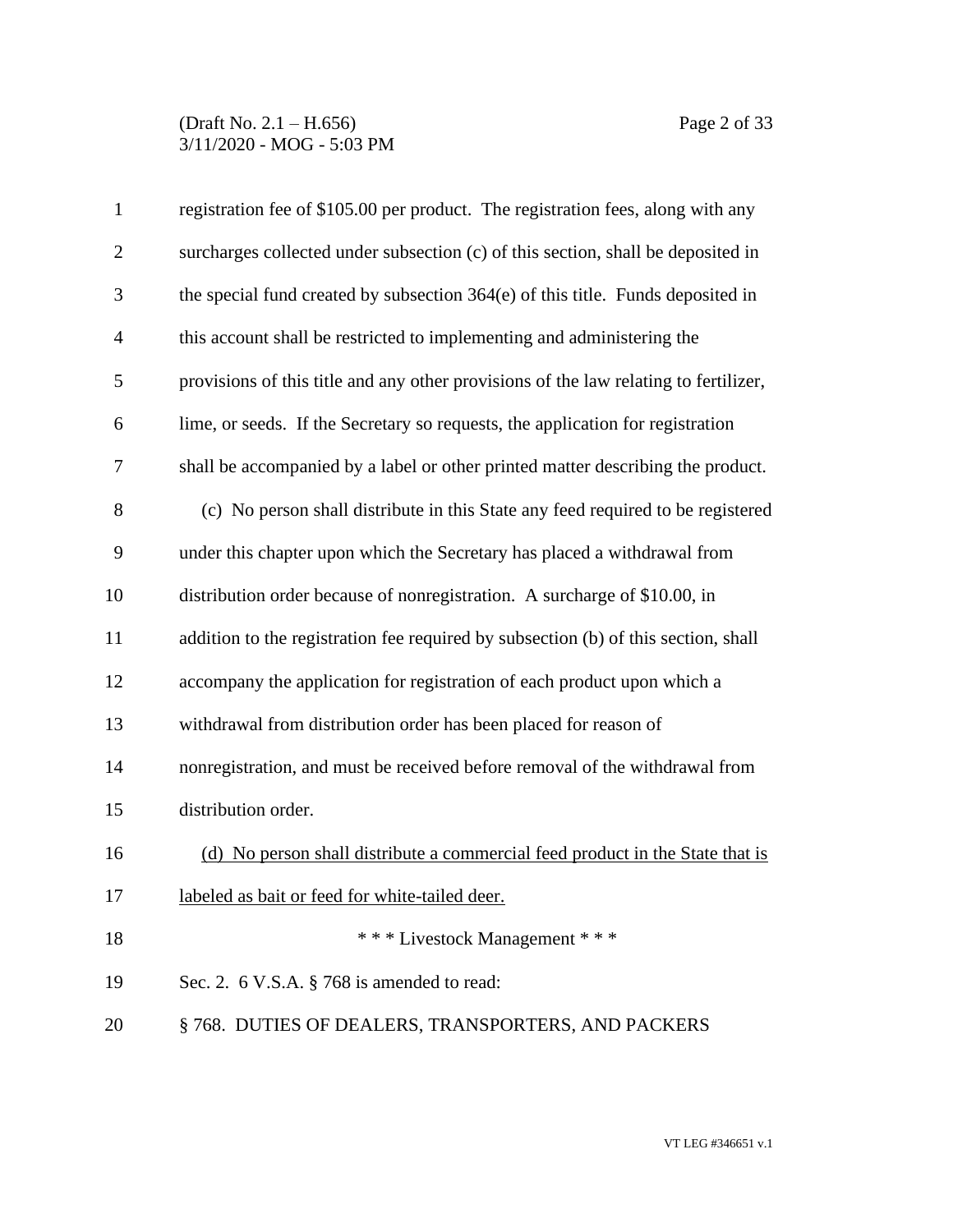| $\mathbf{1}$   | A livestock dealer, transporter, or packer licensed under section 762 of this      |
|----------------|------------------------------------------------------------------------------------|
| $\overline{2}$ | title shall:                                                                       |
| 3              | (1) Maintain in a clean and sanitary condition all premises, buildings,            |
| $\overline{4}$ | and conveyances used in the business of buying, selling, or transporting           |
| 5              | livestock or operating a livestock auction or sales ring.                          |
| 6              | (2) Submit premises, buildings, and conveyances to inspection and                  |
| $\tau$         | livestock to inspection and test at any and such times as the Secretary may        |
| 8              | deem it necessary and advisable.                                                   |
| 9              | (3) Allow no livestock on livestock dealer's premises from herds or                |
| 10             | premises quarantined by the Secretary of Agriculture, Food and Markets.            |
| 11             | $(4)(A)$ Maintain, subject to inspection by the Secretary of Agriculture,          |
| 12             | Food and Markets or his or her agent, a record compliant with applicable State     |
| 13             | and federal statutes, rules, and regulations specified by the Secretary, including |
| 14             | the U.S. Department of Agriculture Animal Disease Traceability rule, 9 C.F.R.      |
| 15             | part 86. When not required under the requirements set forth in State and           |
| 16             | federal statute, the records required under this subdivision shall include:        |
| 17             | (i) all livestock purchased, repossessed, sold, or loaned by a                     |
| 18             | livestock dealer, transporter, or packer;                                          |
| 19             | (ii) the complete name and address of the person from whom                         |
| 20             | livestock was obtained and to whom delivered; and                                  |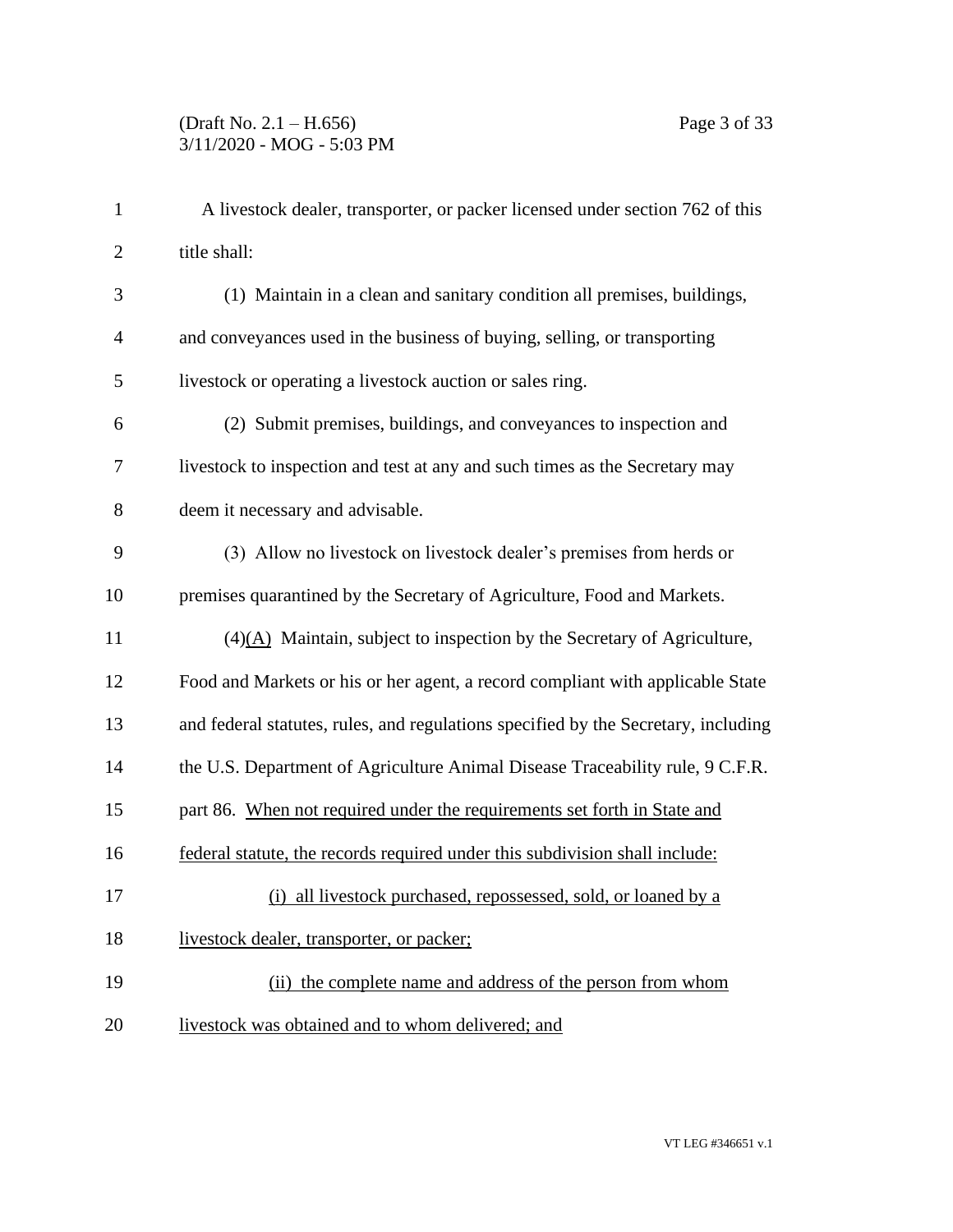# (Draft No. 2.1 – H.656) Page 4 of 33 3/11/2020 - MOG - 5:03 PM

| $\mathbf{1}$   | (iii) the official individual identification number that is required to            |
|----------------|------------------------------------------------------------------------------------|
| $\overline{2}$ | be applied to each livestock under the requirements of sections 1460, 1461,        |
| 3              | and 1461a of this title.                                                           |
| 4              | (B) For equine livestock, the requirements for the records to be                   |
| 5              | maintained and the method of individual identification are set forth under         |
| 6              | chapter 102, subchapter 2 of this title.                                           |
| 7              | (5) Abide by other reasonable rules that may be adopted by the                     |
| 8              | Secretary of Agriculture, Food and Markets to prevent the spread of disease. A     |
| 9              | copy of all applicable rules shall be provided to all livestock dealers, packers,  |
| 10             | and transporters licensed under the terms of section 762 of this title at the time |
| 11             | they first obtain a license.                                                       |
| 12             | (6) Pay the seller within 72 hours following the sale of the animal or             |
| 13             | animals.                                                                           |
| 14             | Sec. 3. 6 V.S.A. § 1165 is amended to read:                                        |
| 15             | § 1165. TESTING OF CAPTIVE DEER                                                    |
| 16             | (a) Definitions. As used in this section:                                          |
| 17             | (1) "Captive deer operation" means a place where deer are privately or             |
| 18             | publicly maintained, in an artificial manner, or held for economic or other        |
| 19             | purposes within a perimeter fence or confined space.                               |
| 20             | (2) "Chronic wasting disease" or "CWD" means a transmissible                       |
| 21             | spongiform encephalopathy.                                                         |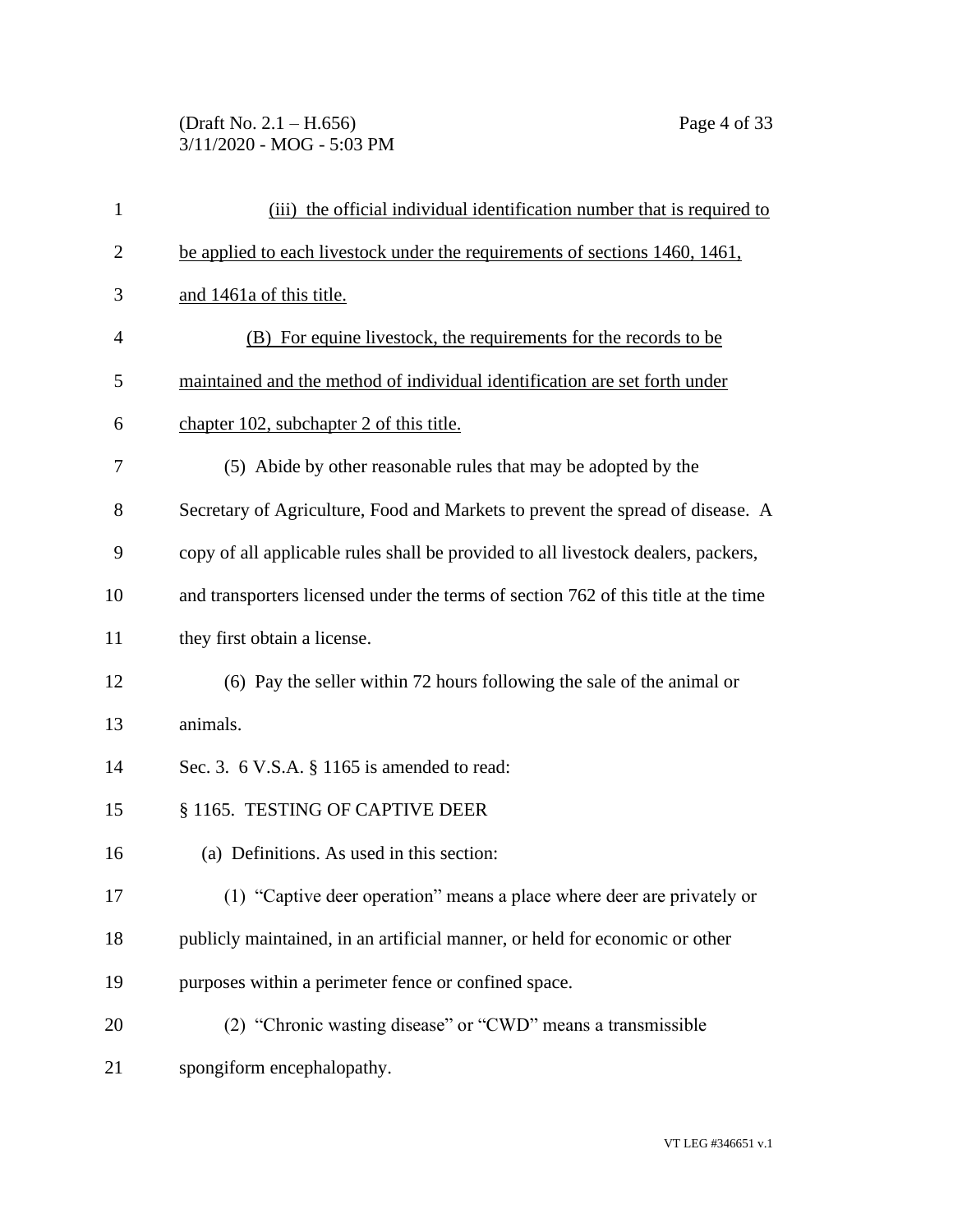## (Draft No. 2.1 – H.656) Page 5 of 33 3/11/2020 - MOG - 5:03 PM

| $\mathbf{1}$   | (b) Testing. A person operating a captive deer operation under the                 |
|----------------|------------------------------------------------------------------------------------|
| $\mathbf{2}$   | jurisdiction of the Secretary of Agriculture, Food and Markets shall inform the    |
| 3              | Secretary when a captive deer in his or her control dies or is sent to slaughter.  |
| $\overline{4}$ | The person operating the captive deer operation shall make the carcass of a        |
| 5              | deceased or slaughtered animal available to the Secretary for testing for CWD.     |
| 6              | (c) Cost. The cost of CWD testing required under this section shall be paid        |
| 7              | by the Secretary and shall not be assessed to the person operating the captive     |
| 8              | deer operation from which a tested captive deer originated assessed to the         |
| 9              | person operating the captive deer operation from which the tested captive deer     |
| 10             | originated.                                                                        |
| 11             | Sec. 4. 6 V.S.A. § 1461a is amended to read:                                       |
| 12             | § 1461a. INTRASTATE MOVEMENT                                                       |
| 13             | (a) The Secretary of Agriculture, Food and Markets shall require Except as         |
| 14             | provided under subsection (b) of this section, all livestock being transported     |
| 15             | within the State to shall satisfy the requirements for official identification for |
| 16             | interstate movement under the U.S. Department of Agriculture Animal Disease        |
| 17             | Traceability rule, 9 C.F.R. part 86, including any future amendments to the        |
| 18             | rule, prior to leaving the premises of origin, regardless of the reason for        |
| 19             | movement or duration of absence from the premises.                                 |
| 20             | $(b)(1)$ Livestock transported from the premises of origin for purposes of         |
| 21             | receiving veterinary care at a hospital in this State are exempt from the          |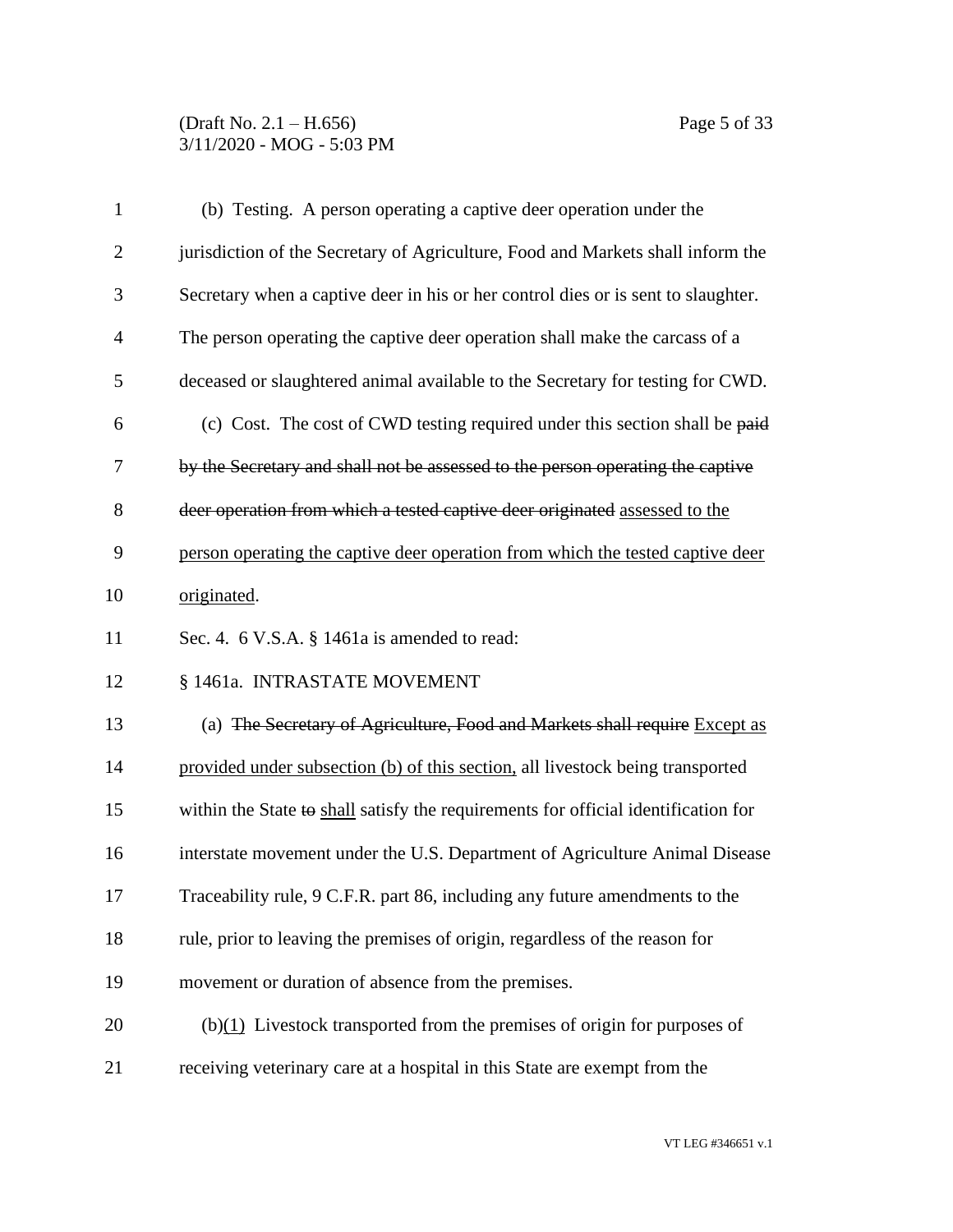# (Draft No. 2.1 – H.656) Page 6 of 33 3/11/2020 - MOG - 5:03 PM

| $\mathbf{1}$   | requirements of subsection (a) of this section, provided that the livestock are      |
|----------------|--------------------------------------------------------------------------------------|
| $\overline{2}$ | returned to the premises of origin immediately following the conclusion of           |
| 3              | veterinary care.                                                                     |
| $\overline{4}$ | (2) The Secretary, by procedure, may waive the requirements of                       |
| 5              | subsection (a) for certain types or categories of intrastate transport of livestock. |
| 6              | (c) Livestock and poultry that are transported to a commercial slaughter             |
| $\overline{7}$ | facility within the State shall not be removed from the facility without the         |
| 8              | facility's owner's first obtaining written permission from the State                 |
| 9              | Veterinarian. For purposes of this section, arrival of the conveyance onto           |
| 10             | facility property and the offloading of livestock or poultry constitutes transport   |
| 11             | to a slaughter facility, regardless of whether the animals have been presented       |
| 12             | for antemortem inspection. The State Veterinarian may require inspection and         |
| 13             | testing prior to issuing consent for removal.                                        |
| 14             | (d) Vermont-origin livestock and poultry that are transported to a slaughter         |
| 15             | facility outside this State shall not be removed from the facility and returned to   |
| 16             | Vermont without the facility's owner first obtaining written permission from         |
| 17             | the State Veterinarian. For purposes of this section, arrival of the conveyance      |
| 18             | onto facility property constitutes transport to a slaughter facility, regardless of  |
| 19             | whether the animals have been offloaded or presented for antemortem                  |
| 20             | inspection. The State Veterinarian may require inspection and testing prior to       |
| 21             | issuing consent for removal.                                                         |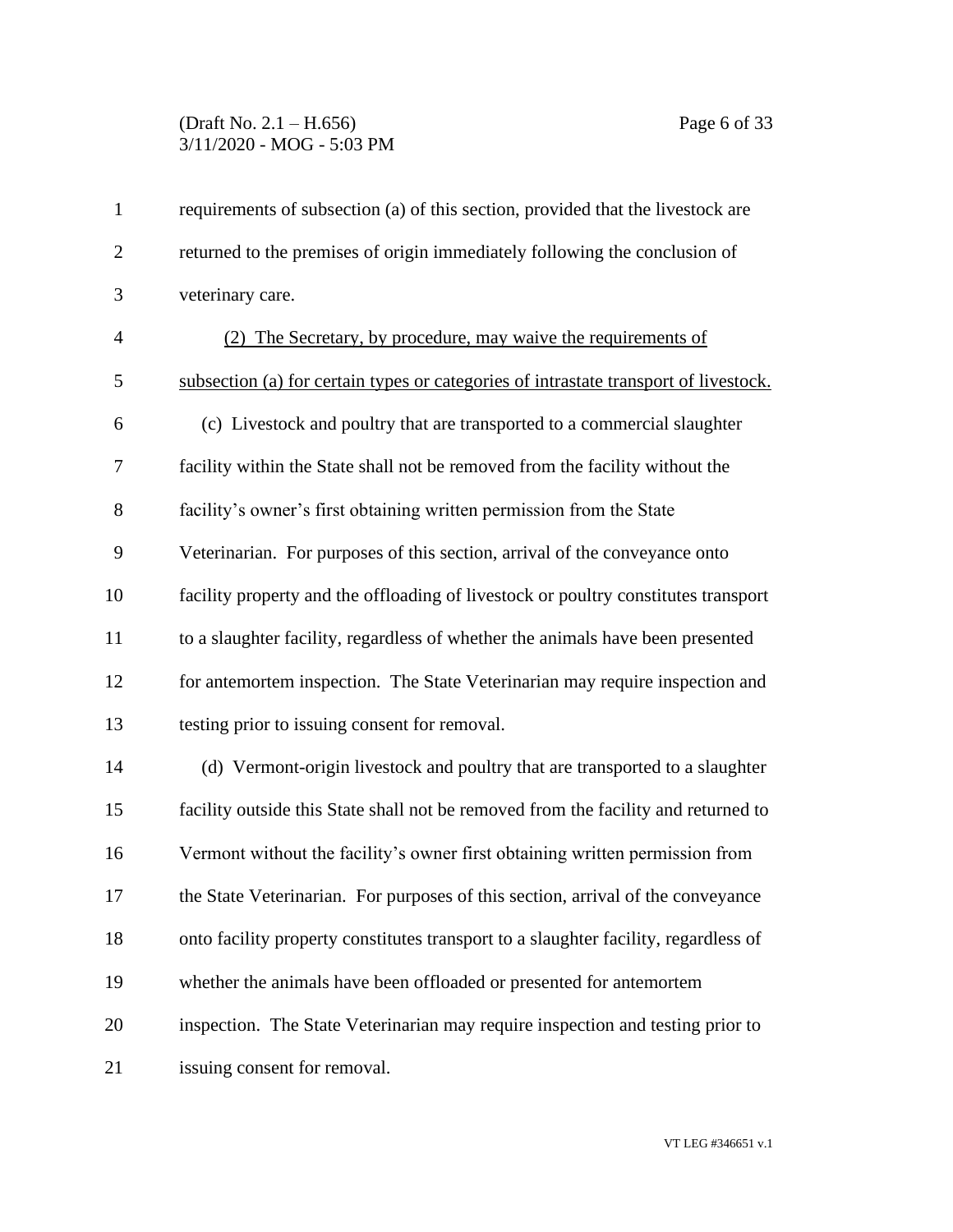### (Draft No. 2.1 – H.656) Page 7 of 33 3/11/2020 - MOG - 5:03 PM

| $\mathbf{1}$   | (e) A person shall not transport out-of-state livestock or poultry into               |
|----------------|---------------------------------------------------------------------------------------|
| $\overline{2}$ | Vermont for slaughter or other purpose without written consent from the State         |
| 3              | Veterinarian if the livestock or poultry is classified as a suspect or a reactor by   |
| 4              | the U.S. Department of Agriculture or was exposed to livestock or poultry             |
| 5              | classified as a suspect or a reactor.                                                 |
| 6              | *** Apiaries ***                                                                      |
| 7              | Sec. 5. 6 V.S.A. § 3023 is amended to read:                                           |
| 8              | § 3023. REGISTRATION; REPORT                                                          |
| 9              | (a) Registration. A person who is the owner of any bees, apiary, colony, or           |
| 10             | hive in the State shall register with the Secretary in writing on a form provided     |
| 11             | by the Secretary.                                                                     |
| 12             | (b) Report. Annually the owner of any bees, apiary, colony, or hive                   |
| 13             | registered under subsection (a) of this section shall submit a report to the          |
| 14             | Secretary that includes all of the following information:                             |
| 15             | (1) The location of all apiaries and number of colonies that the person               |
| 16             | owns. The location of an apiary shall become its registered location, <i>provided</i> |
| 17             | that the apiary is located in accordance with the requirements of section 3034        |
| 18             | of this title.                                                                        |
| 19             | (2) Whether the location of any apiary will change within two weeks of                |
| 20             | the date that the report is submitted unless the change of location is to provide     |
| 21             | pollination services and the colonies will be returned to a registered apiary.        |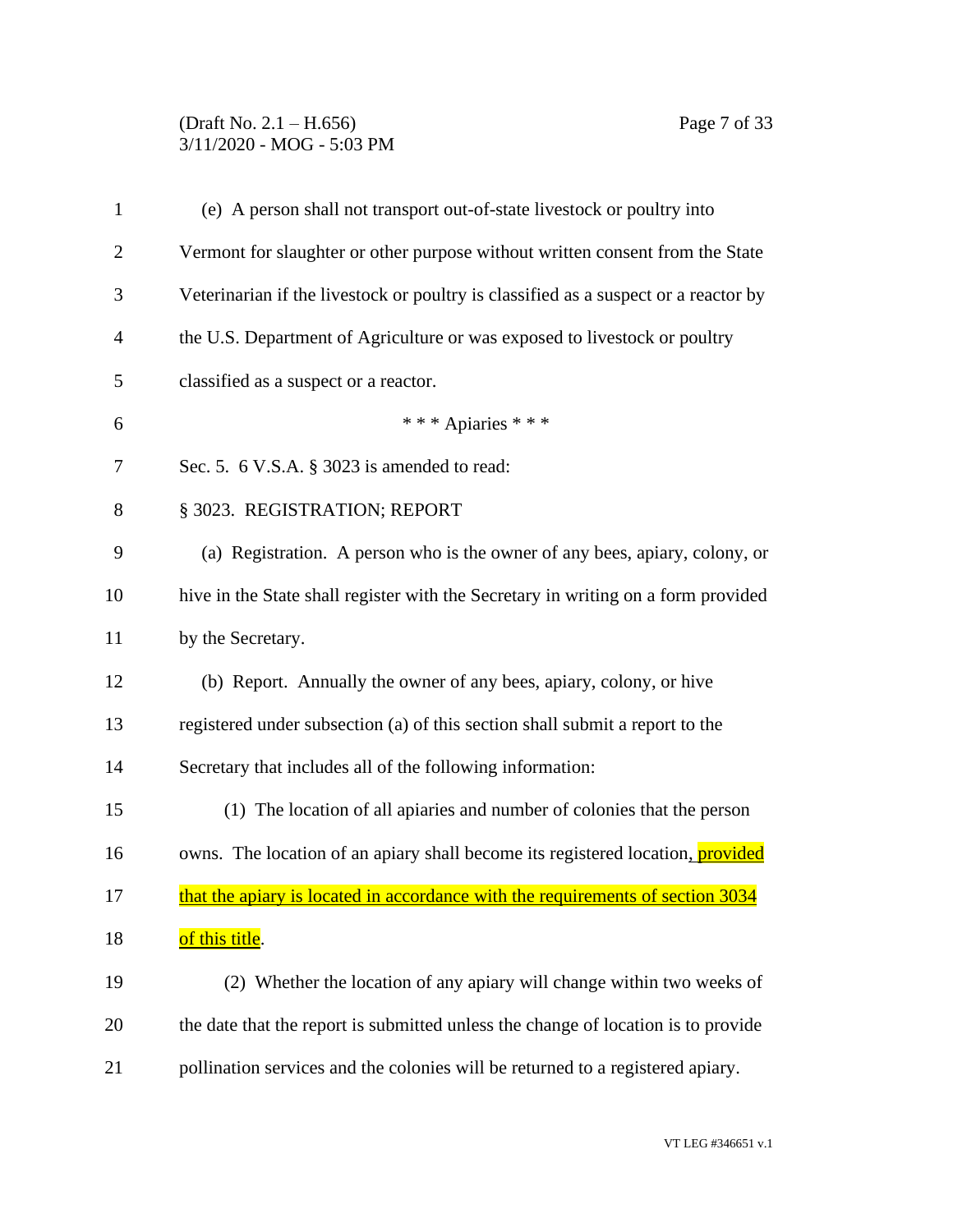# (Draft No. 2.1 – H.656) Page 8 of 33 3/11/2020 - MOG - 5:03 PM

| $\mathbf{1}$   | Hives from a registered apiary may be moved to another registered apiary           |
|----------------|------------------------------------------------------------------------------------|
| $\overline{2}$ | without reregistering.                                                             |
| 3              | (3) Whether a serious disease was discovered within any hive or colony             |
| $\overline{4}$ | in a registered apiary.                                                            |
| 5              | (4) Whether the owner transported into the State any colonies or used              |
| 6              | equipment, except as authorized under subsection 3032(c) of this title.            |
| 7              | (5) Whether the owner is engaged in the rearing of queen bees or any               |
| 8              | other bees for sale, if applicable.                                                |
| 9              | (6) A current varroa mite and pest mitigation plan for each registered             |
| 10             | apiary.                                                                            |
|                |                                                                                    |
| 11             | (c) Notification of Secretary. The owner of any bees, apiary, colony, or           |
| 12             | hive registered under subsection (a) of this section shall notify the Secretary as |
| 13             | soon as practicable of the detection within an apiary or hive of American          |
| 14             | foulbrood disease or other disease designated by the Secretary.                    |
| 15             | Sec. 6. 6 V.S.A. § 3025 is amended to read:                                        |
| 16             | § 3025. SECOND INSPECTION OF DISEASED COLONIES;                                    |
| 17             | <b>DESTRUCTION</b>                                                                 |
| 18             | The Secretary or his or her inspectors shall inspect all diseased apiaries a       |
| 19             | second time no less than 10 days after the first inspection. If the existence of   |
| 20             | disease within the apiary has been confirmed by a an accredited federal            |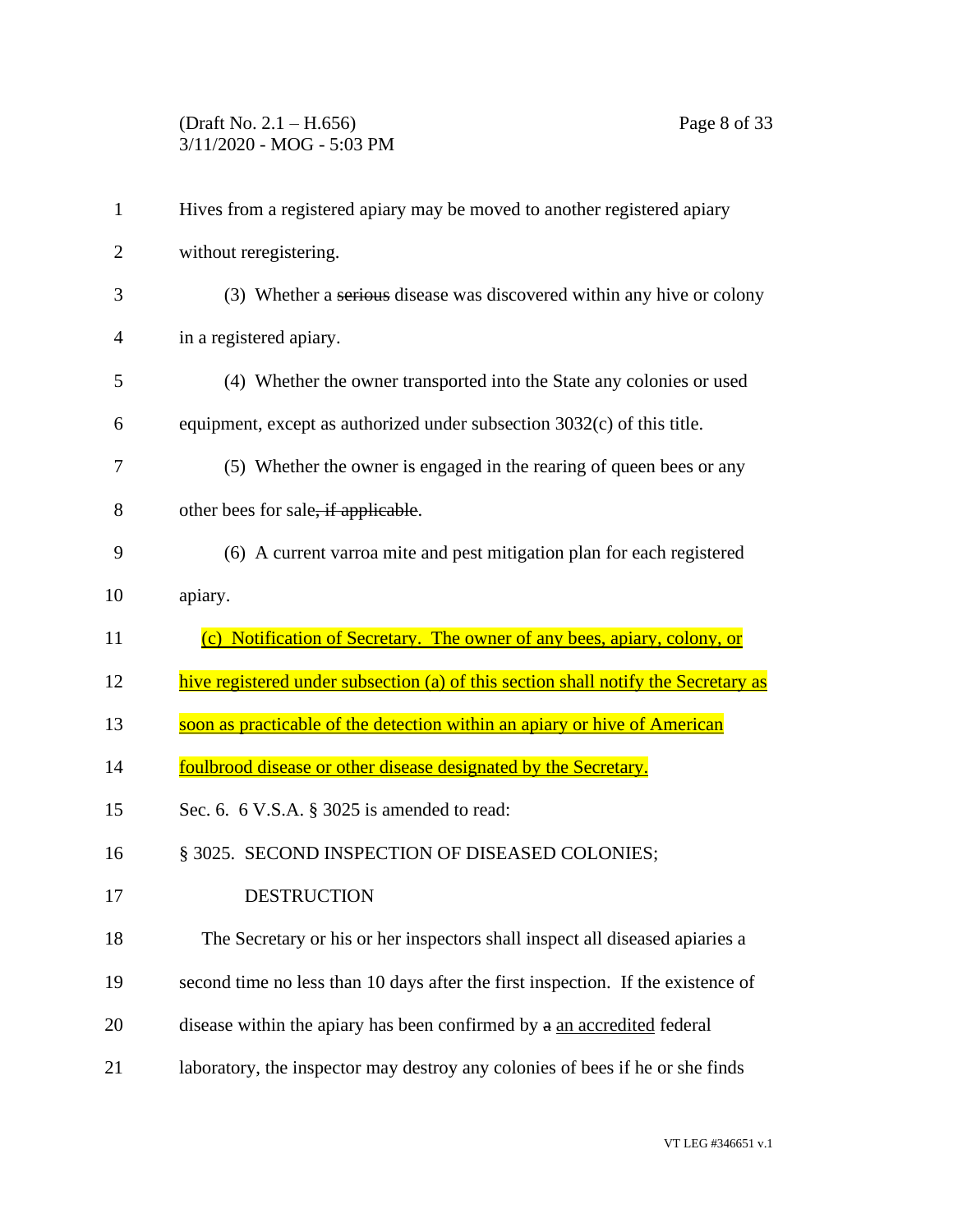#### (Draft No. 2.1 – H.656) Page 9 of 33 3/11/2020 - MOG - 5:03 PM

| $\mathbf{1}$   | them not cured of such disease, or not treated or handled according to his or   |
|----------------|---------------------------------------------------------------------------------|
| $\overline{2}$ | her instructions, together with honey combs, hives, or other equipment,         |
| 3              | without recompense to the owner thereof. This section shall not preclude an     |
| $\overline{4}$ | inspector from destroying diseased colonies at any time with the consent of the |
| 5              | owner or his or her agent.                                                      |
| 6              | Sec. 7. $6$ V.S.A. $\S$ 3028 is amended to read:                                |
| 7              | § 3028. TRAFFIC IN BEES; INSPECTION; CERTIFICATION                              |
| 8              | A person engaged in the rearing of bees for sale shall have his or her apiary   |
| 9              | inspected by the Secretary prior to sale at least twice during once each summer |
| 10             | season and, if any disease is found which is injurious to bees, shall at once   |
| 11             | cease to ship bees from such diseased apiary until the Secretary declares, in   |
| 12             | writing, such apiary free from all such diseases, and whenever the Secretary    |
| 13             | shall find the apiary rearing bees for sale free from disease, he or she shall  |
| 14             | furnish the owner with a certificate to that effect.                            |
| 15             | Sec. 8. 6 V.S.A. § 3032 is amended to read:                                     |
| 16             | § 3032. TRANSPORTATION OF BEES OR USED EQUIPMENT INTO                           |
| 17             | THE STATE                                                                       |
| 18             | (a) Except as provided under subsections (c) and (d) of this section, bees,     |
| 19             | used equipment, or colonies shall not be brought into the State of Vermont      |
| 20             | unless approved by the Secretary by permit. The Secretary shall not approve     |
| 21             | the import of bees, used equipment, or colonies from out of state unless        |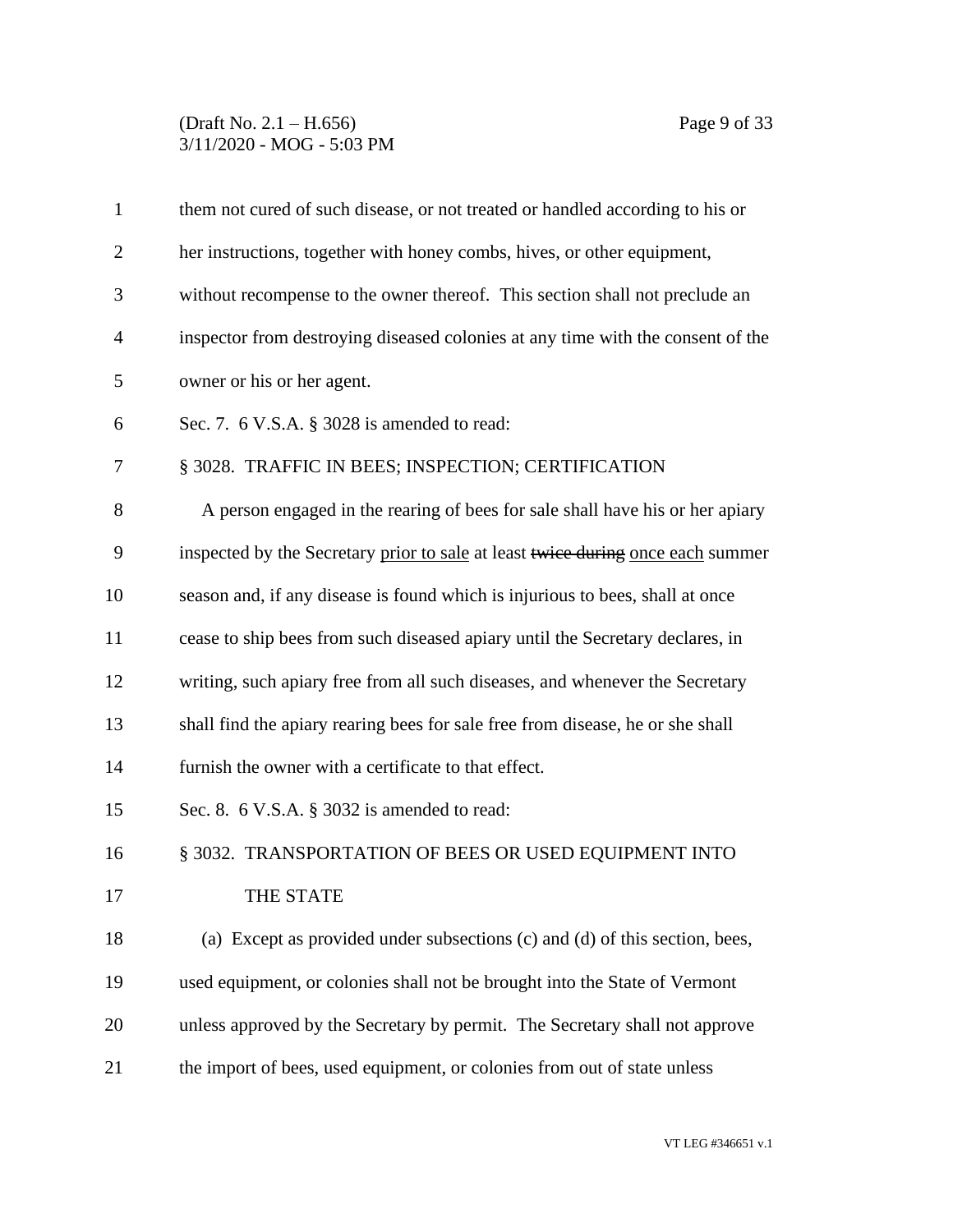### (Draft No. 2.1 – H.656) Page 10 of 33 3/11/2020 - MOG - 5:03 PM

| $\mathbf{1}$   | accompanied by a valid certificate of inspection within the previous $\frac{60}{45}$ days |
|----------------|-------------------------------------------------------------------------------------------|
| $\overline{2}$ | from the state or country of origin stating that the bees, used equipment, or bee         |
| 3              | colonies are free from bee disease.                                                       |
| 4              | (b) Any person, other than a common carrier, who knowingly transports or                  |
| 5              | causes to be transported used equipment or colonies to a point within this State          |
| 6              | shall provide the Secretary with a copy of the certificate of inspection not more         |
| 7              | than 72 hours after an approved import permit and certificate of inspection no            |
| 8              | less than 10 days prior to entry into this State.                                         |
| 9              | (c) This section shall not apply to a shipment of bees, equipment, or                     |
| 10             | colonies that originated outside the State and is destined for another point that         |
| 11             | is also located outside this State.                                                       |
| 12             | (d) The Secretary shall not require an import permit or a valid certificate of            |
| 13             | inspection under subsection (a) of this section for bees, used equipment, or              |
| 14             | colonies that:                                                                            |
| 15             | (1) are registered in Vermont;                                                            |
| 16             | (2) were transported not more than 75 miles from the registered location                  |
| 17             | of the owner of the bees or colonies; and                                                 |
| 18             | (3) are imported back into the State within $90$ 30 days of the date of                   |
| 19             | original transport.                                                                       |
| 20             | Sec. 9. 6 V.S.A. $\S$ 3033 is amended to read:                                            |
| 21             | § 3033. SHIPPING BEES OR EQUIPMENT INTO ANOTHER STATE OR                                  |
|                |                                                                                           |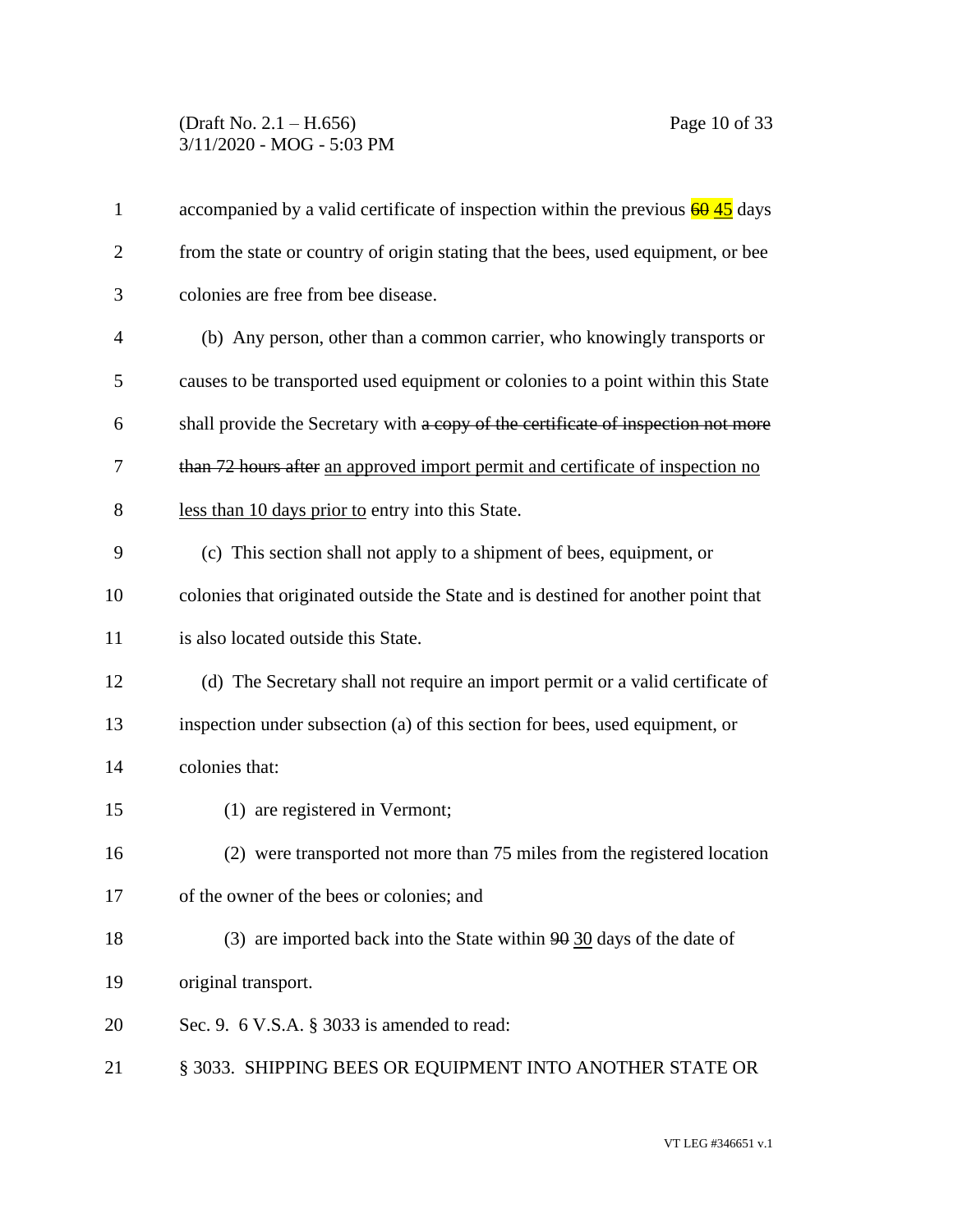| $\mathbf{1}$   | COUNTRY; APPLICATION FOR INSPECTION; EXPENSES;                                 |
|----------------|--------------------------------------------------------------------------------|
| $\overline{2}$ | <b>CERTIFICATE</b>                                                             |
| 3              | (a) If an owner wishes to ship bees or equipment into another state or         |
| 4              | country he or she may apply to the Secretary for an inspection for serious bee |
| 5              | diseases likely to prevent the acceptance of the bees or beekeeping equipment  |
| 6              | in the state or country.                                                       |
| 7              | (b) Upon receipt of the application, or as soon thereafter as may be           |
| 8              | conveniently practicable, the Secretary shall comply with the request.         |
| 9              | Sec. 10. $6$ V.S.A. $\S$ 3034 is amended to read:                              |
| 10             | § 3034. ESTABLISHING AN APIARY LOCATION                                        |
| 11             | No person shall locate an apiary within two miles of an existing apiary        |
| 12             | registered to a different person, with the following exceptions:               |
| 13             | (1) a person may locate an apiary anywhere on his or her own property;         |
| 14             | (2) beekeepers with a total ownership of ten hives or less shall be            |
| 15             | exempt from this restriction;                                                  |
| 16             | (3) existing apiaries so long as they are properly registered with the         |
| 17             | State are exempt;                                                              |
| 18             | (4) a person may locate an apiary within two miles of another existing         |
| 19             | apiary provided the owner of the existing apiary gives written permission or   |
| 20             | the existing apiary has less than 15 hives; or                                 |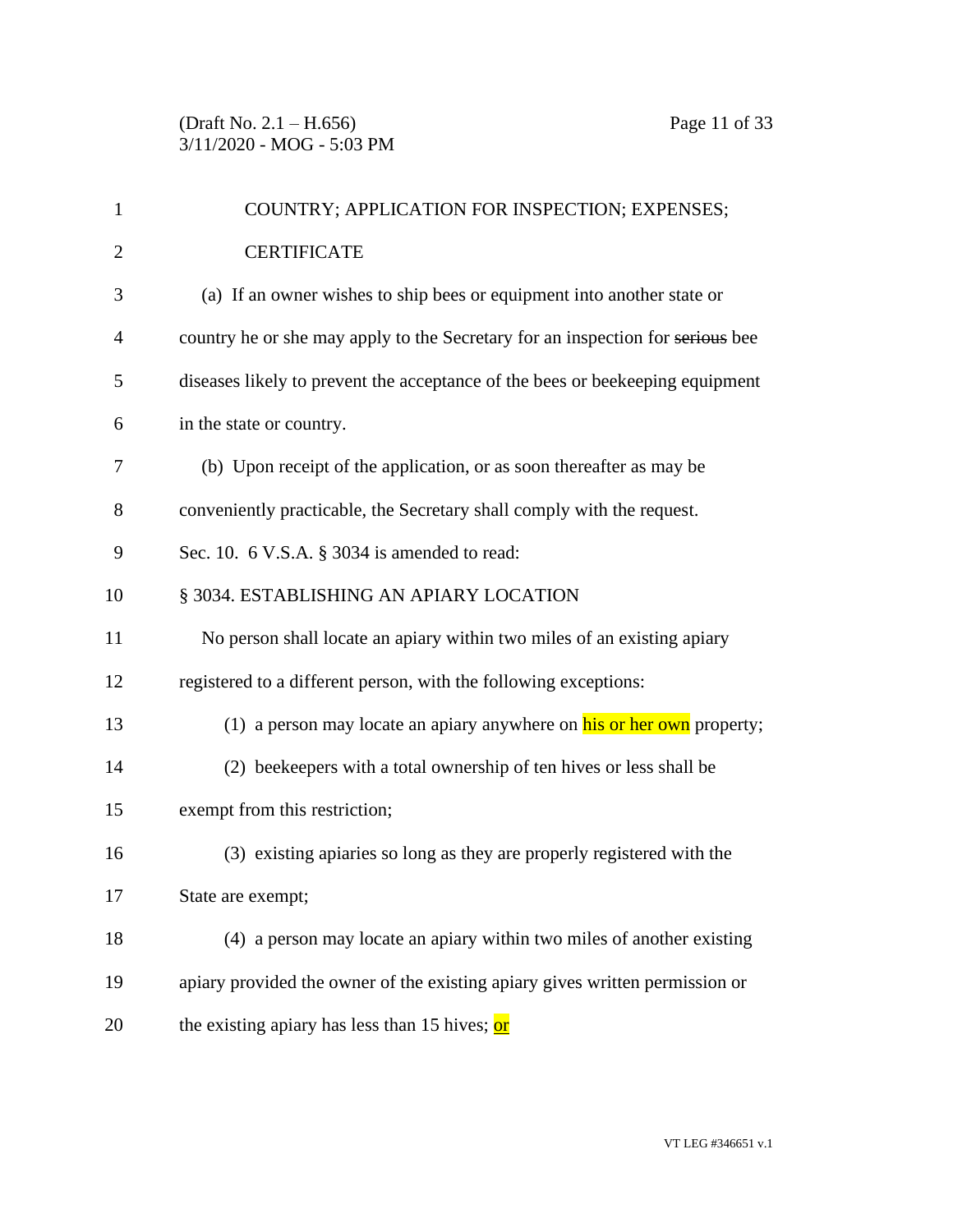# (Draft No. 2.1 – H.656) Page 12 of 33 3/11/2020 - MOG - 5:03 PM

| $\mathbf{1}$ | (5) if a registered apiary of 15 or more hives should fall below and            |
|--------------|---------------------------------------------------------------------------------|
| 2            | remain below 15 hives, anyone can petition the State and establish an apiary    |
| 3            | within two miles of the existing apiary provided the number of hives in the     |
| 4            | existing apiary stays below 15 for two years from the time of the petition. An  |
| 5            | apiary that loses the protection of the two-mile limit in this manner cannot be |
| 6            | built back above the number of hives it had at the end of the two-year period.  |
| 7            | *** Meat Inspection ***                                                         |
| 8            | Sec. 11. 6 V.S.A. § 3302 is amended to read:                                    |
| 9            | § 3302. DEFINITIONS                                                             |
| 10           | As used in this chapter, except as otherwise specified, the following terms     |
| 11           | shall have the meanings stated below:                                           |
| 12           | * * *                                                                           |
| 13           | (21) "Livestock" means any cattle, sheep, swine, goats, domestic                |
| 14           | rabbits, horses, mules, or other equines, whether live or dead.                 |
| 15           | * * *                                                                           |
| 16           | (24) "Meat food product" and "meat product" mean any product capable            |
| 17           | of use as human food which that is made wholly or in part from any meat or      |
| 18           | other portion of the carcass of any cattle, sheep, swine, domestic rabbits, or  |
| 19           | goats, excepting products which that are exempted from definition as a meat     |
| 20           | food product by the Secretary under conditions which that he or she may         |
| 21           | prescribe to assure that the meat or other portions of carcass contained in     |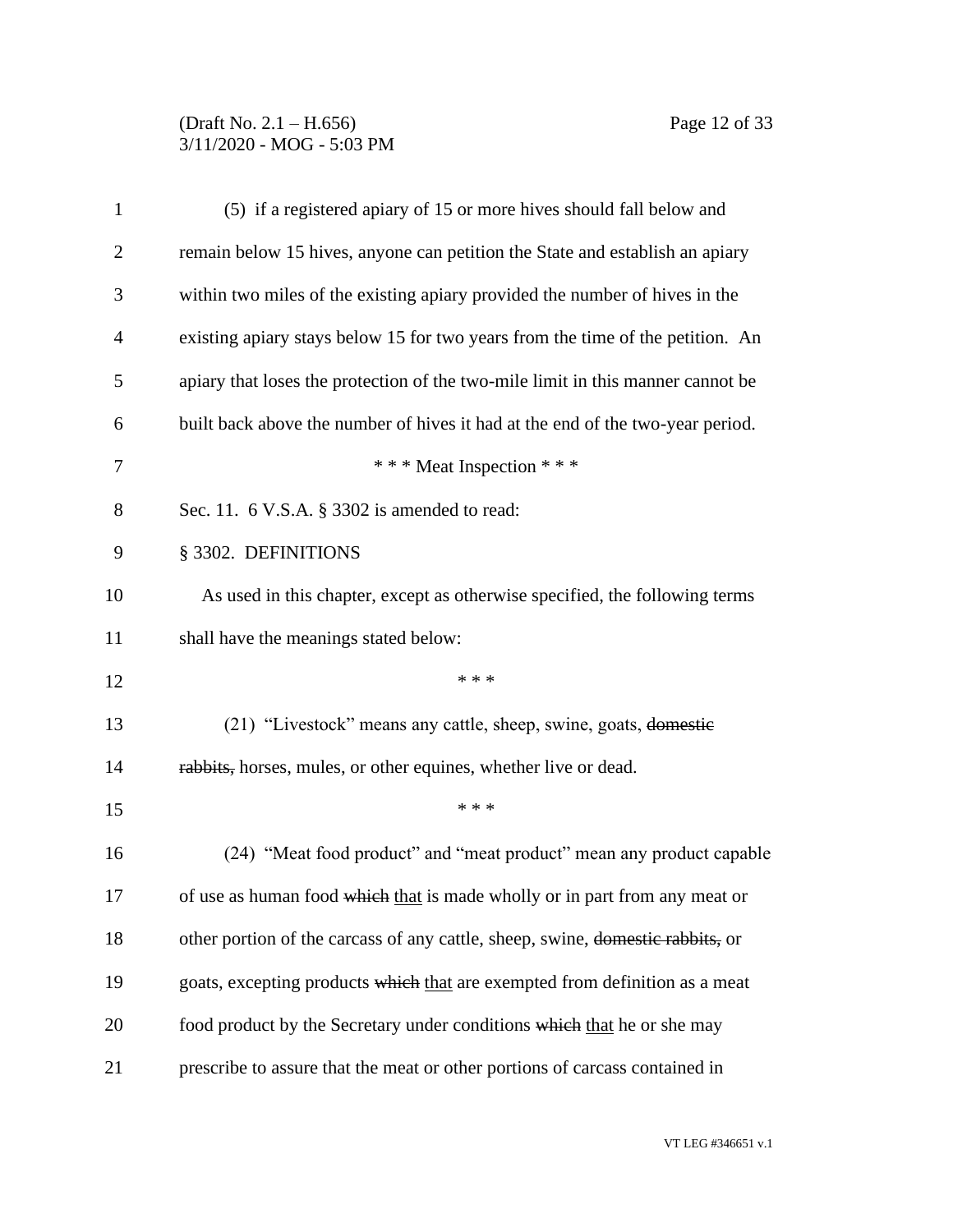## (Draft No. 2.1 – H.656) Page 13 of 33 3/11/2020 - MOG - 5:03 PM

| $\mathbf{1}$   | products are unadulterated and that products are not represented as meat food     |
|----------------|-----------------------------------------------------------------------------------|
| $\overline{2}$ | products. This term as applied to food products of equines shall have a           |
| 3              | meaning comparable to that provided in this subdivision with respect to cattle,   |
| $\overline{4}$ | sheep, swine, domestic rabbits, and goats.                                        |
| 5              | * * *                                                                             |
| 6              | *** Agricultural Water Quality ***                                                |
| 7              | Sec. 12. 6 V.S.A. §§ 4831 and 4832 are added to read:                             |
| 8              | § 4831. VERMONT SEEDING AND FILTER STRIP PROGRAM                                  |
| 9              | (a) The Secretary of Agriculture, Food and Markets is authorized to               |
| 10             | develop a Vermont critical source area seeding and filter strip program in        |
| 11             | addition to the federal Conservation Reserve Enhancement Program in order to      |
| 12             | compensate farmers for establishing and maintaining harvestable perennial         |
| 13             | vegetative grassed waterways and filter strips on agricultural cropland           |
| 14             | perpendicular and adjacent to the surface waters of the State, including ditches. |
| 15             | Eligible acreage would include annually tilled cropland or a portion of           |
| 16             | cropland currently cropped as hay that will not be rotated into an annual crop    |
| 17             | for a 10-year period of time. Acreage that is currently managed as hay shall      |
| 18             | have a prior history of rotation as corn or other annual commodity crop.          |
| 19             | (b) Incentive payments from the Agency of Agriculture, Food and Markets           |
| 20             | shall be made at the outset of a 10-year agreement to establish or maintain the   |
| 21             | acreage as harvestable grassed waterway or filter strip.                          |
|                |                                                                                   |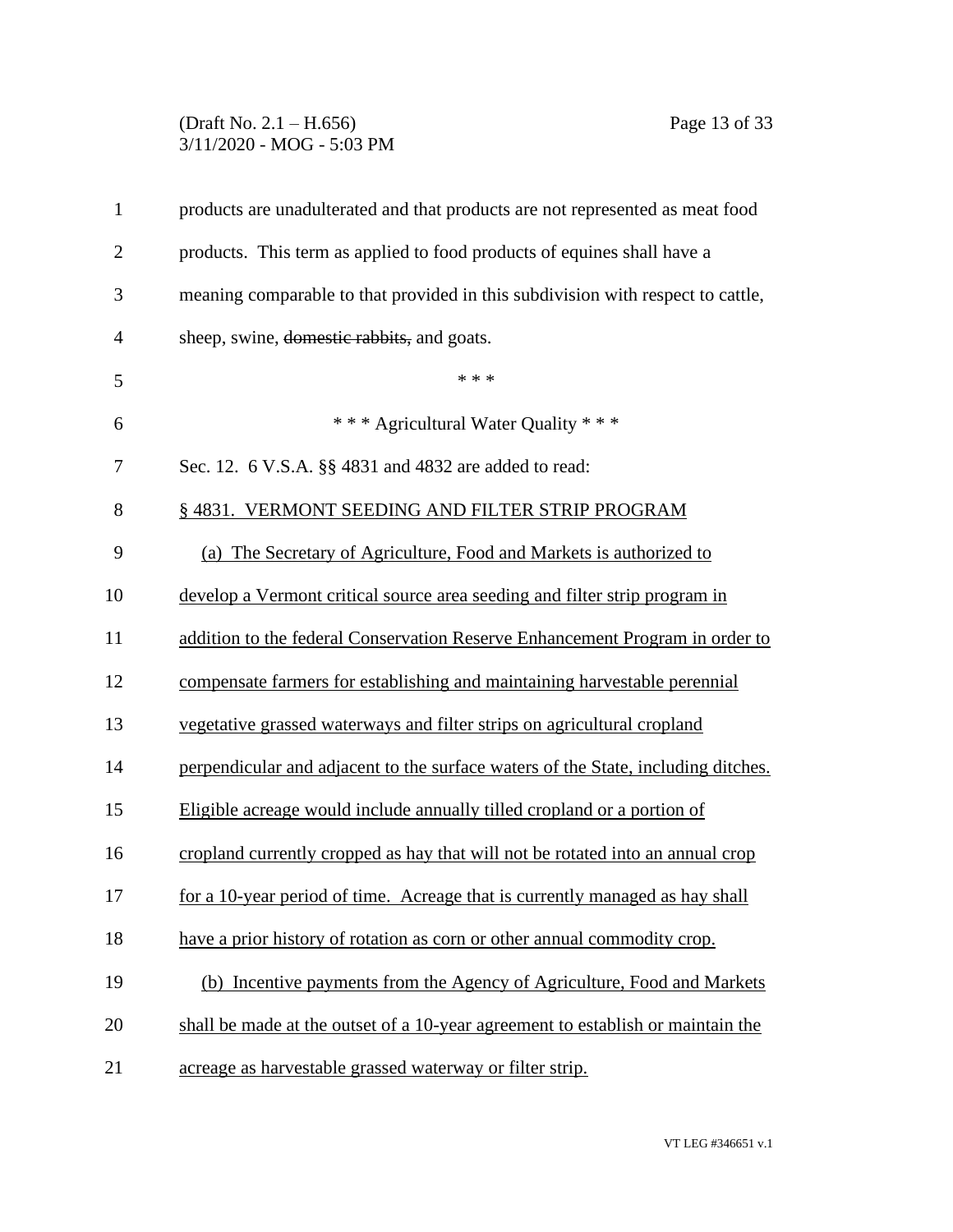(Draft No. 2.1 – H.656) Page 14 of 33 3/11/2020 - MOG - 5:03 PM

| $\mathbf{1}$   | (c) The Secretary of Agriculture, Food and Markets may establish by             |
|----------------|---------------------------------------------------------------------------------|
| $\overline{2}$ | procedure financial and technical criteria for the implementation and operation |
| 3              | of the Vermont critical source area seeding and filter strip program.           |
| $\overline{4}$ | (d) Land enrolled in the Vermont agricultural buffer program shall be           |
| 5              | considered to be in "active use" as that term is defined in 32 V.S.A.           |
| 6              | § 3752(15).                                                                     |
| 7              | § 4832. FARM AGRONOMIC PRACTICES PROGRAM                                        |
| 8              | (a) The Farm Agronomic Practices Assistance Program is created in the           |
| 9              | Agency of Agriculture, Food and Markets to provide the farms of Vermont         |
| 10             | with State financial assistance for the implementation of soil-based practices  |
| 11             | that improve soil quality and nutrient retention, increase crop production,     |
| 12             | minimize erosion potential, and reduce agricultural waste discharges. The       |
| 13             | following practices may be eligible for assistance to farms under the grant     |
| 14             | program:                                                                        |
| 15             | (1) conservation crop rotation;                                                 |
| 16             | $(2)$ cover cropping;                                                           |
| 17             | (3) strip cropping;                                                             |
| 18             | (4) cross-slope tillage;                                                        |
| 19             | $(5)$ zone or no-tillage;                                                       |
| 20             | (6) pre-sidedress nitrate tests;                                                |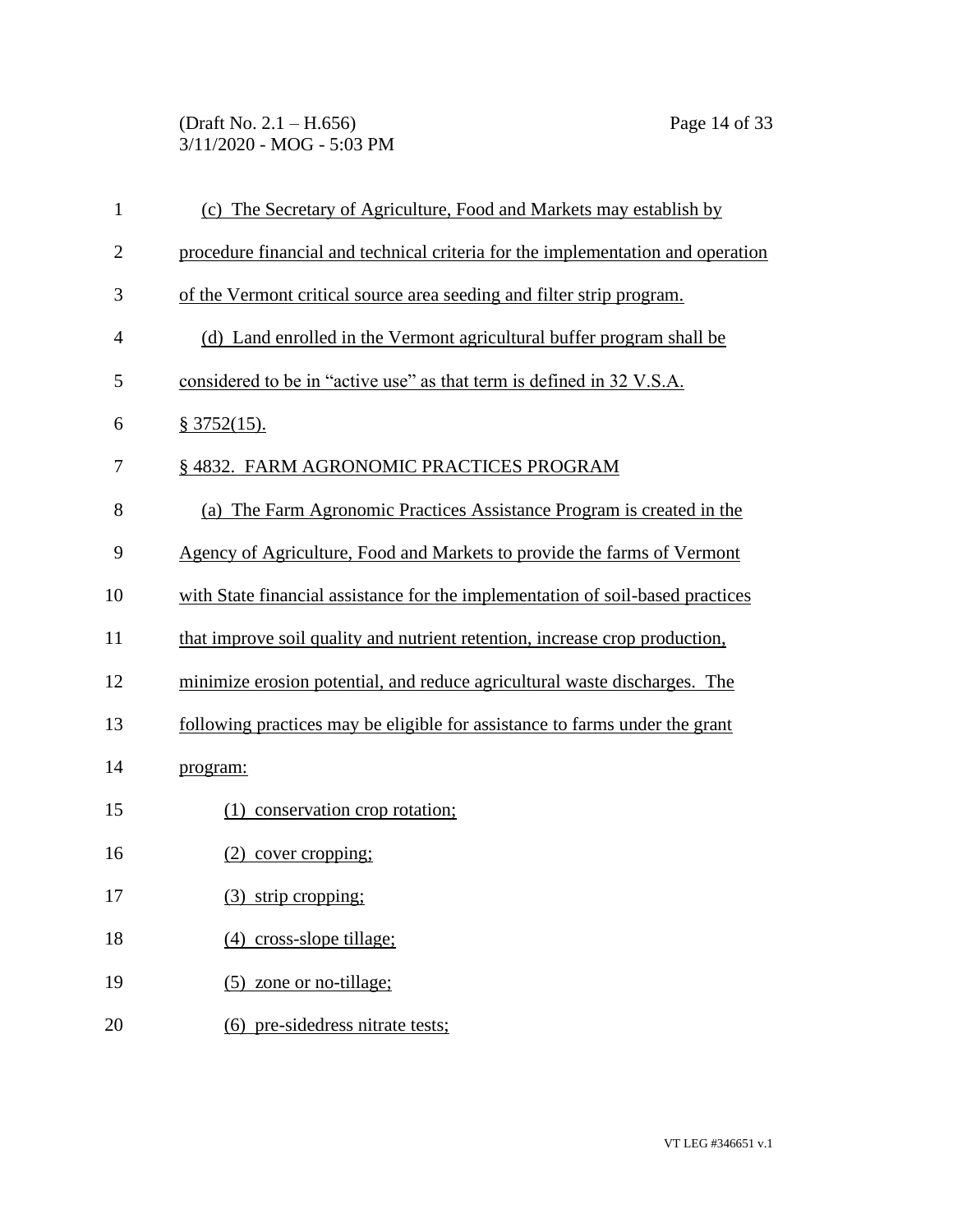# (Draft No. 2.1 – H.656) Page 15 of 33 3/11/2020 - MOG - 5:03 PM

| $\mathbf{1}$ | annual maintenance of a nutrient management plan that is no longer<br>(7)      |
|--------------|--------------------------------------------------------------------------------|
| 2            | receiving funding under a State or federal contract, provided the maximum      |
| 3            | assistance provided to a farmer under this subdivision shall be \$2,000.00 per |
| 4            | year;                                                                          |
| 5            | (8) educational and instructional activities to inform the farmers and         |
| 6            | citizens of Vermont of:                                                        |
| 7            | (A) the impact on Vermont waters of agricultural waste discharges;             |
| 8            | and                                                                            |
| 9            | (B) the federal and State requirements for controlling agricultural            |
| 10           | waste discharges;                                                              |
| 11           | (9) implementing alternative manure application techniques; and                |
| 12           | (10) additional soil erosion reduction practices.                              |
| 13           | (b) Funding available under section 4827 of this title for nutrient            |
| 14           | management planning may be used to fund practices under this section.          |
| 15           | Sec. 13. REPEALS                                                               |
| 16           | The following are repealed on July 1, 2020:                                    |
| 17           | (1) 6 V.S.A. chapter 215, subchapter 6 (critical source area seeding and       |
| 18           | filter strip program); and                                                     |
| 19           | (2) 6 V.S.A. chapter 215, subchapter 7 (farm agronomic practices               |
| 20           | program).                                                                      |
| 21           | Sec. 14. $6$ V.S.A. $\S$ 4871(d) is amended to read:                           |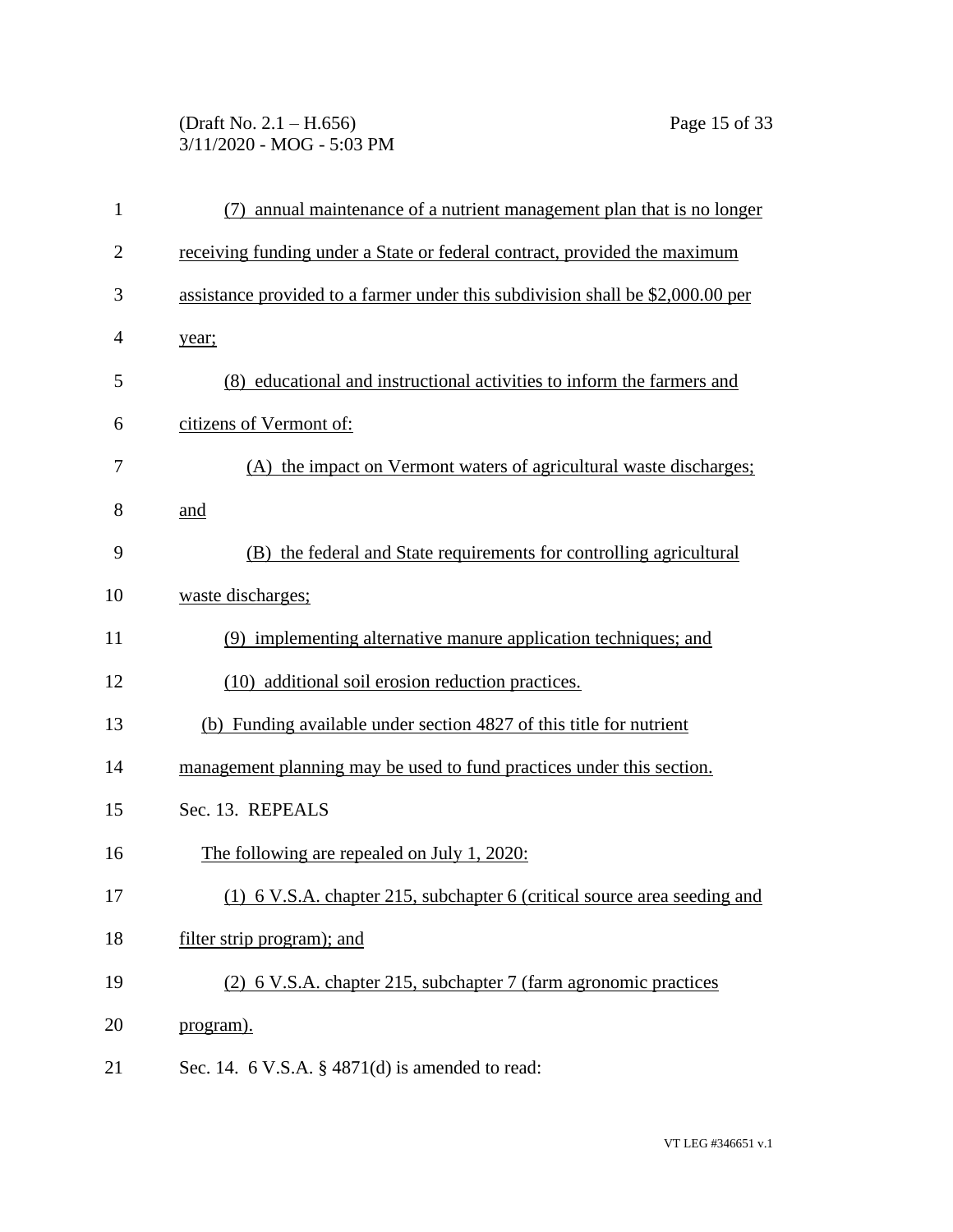| $\mathbf{1}$   | (d) Rulemaking; small farm certification. On or before July 1, 2016, the        |
|----------------|---------------------------------------------------------------------------------|
| $\overline{2}$ | The Secretary of Agriculture, Food and Markets shall adopt maintain by rule     |
| 3              | requirements for a small farm certification of compliance with the required     |
| $\overline{4}$ | agricultural practices Required Agricultural Practices. The rules required by   |
| 5              | this subsection shall be adopted as part of the required agricultural practices |
| 6              | Required Agricultural Practices under section 4810 of this title.               |
| $\overline{7}$ | Sec. 15. $6$ V.S.A. $\S$ 4988 is amended to read:                               |
| 8              | § 4988. CERTIFICATION OF CUSTOM APPLICATOR                                      |
| 9              | (a) On or before July 1, 2016, as part of the revision of the required          |
| 10             | agricultural practices Required Agricultural Practices, the Secretary of        |
| 11             | Agriculture, Food and Markets shall adopt by rule a process by which a custom   |
| 12             | applicator shall be certified to operate within the State. The certification    |
| 13             | process shall require a custom applicator to complete eight hours of training   |
| 14             | over each five-year period regarding:                                           |
| 15             | (1) application methods or techniques to minimize the runoff of land-           |
| 16             | applied manure or nutrients to waters of the State; and                         |
| 17             | (2) identification of weather or soil conditions that increase the risk of      |
| 18             | runoff of land-applied manure or nutrients to waters of the State.              |
| 19             | * * *                                                                           |
| 20             | (d) The requirements of this section shall not apply to:                        |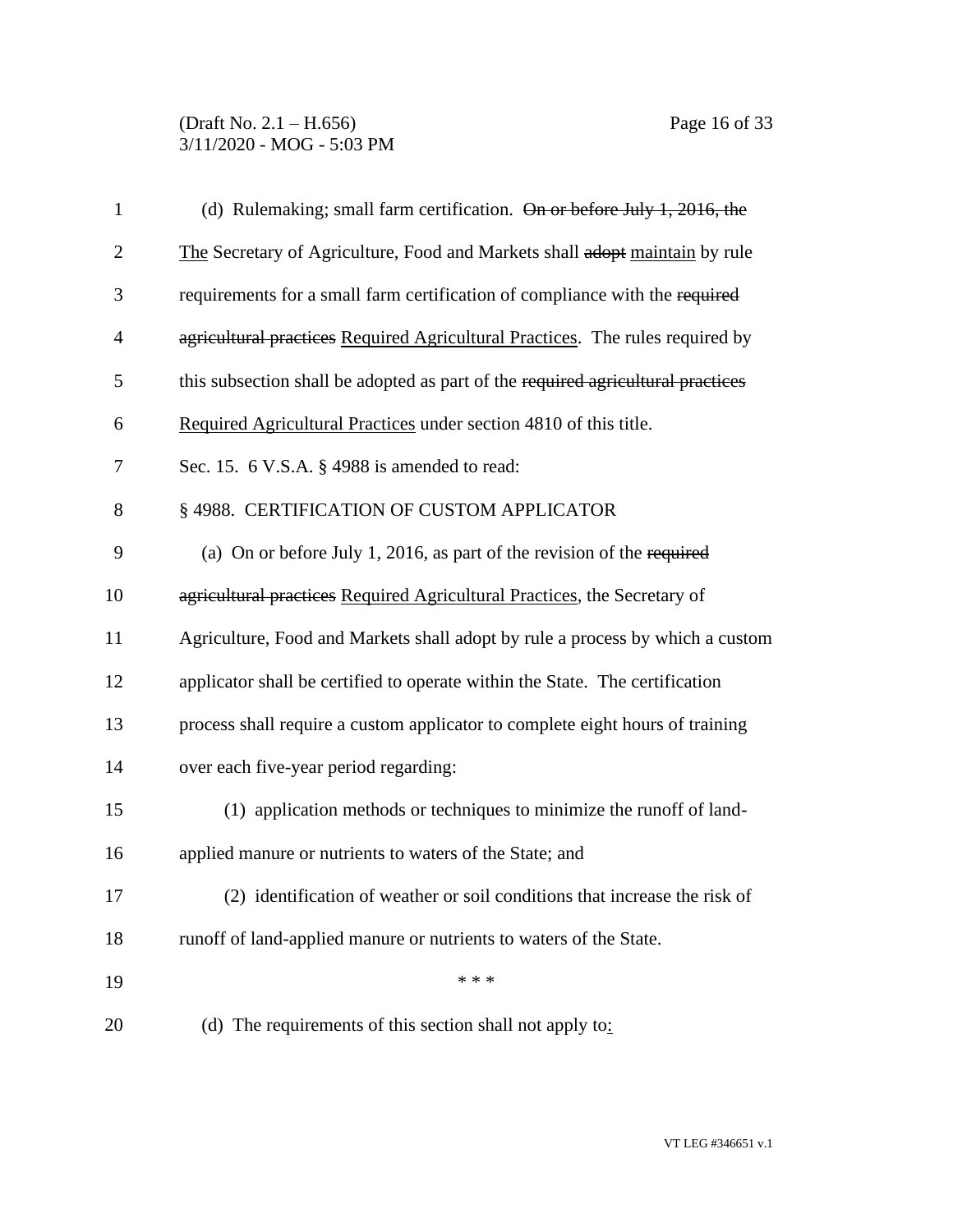# (Draft No. 2.1 – H.656) Page 17 of 33 3/11/2020 - MOG - 5:03 PM

| $\mathbf{1}$   | $(1)$ an owner or operator of a farm applying manure or nutrients to a           |
|----------------|----------------------------------------------------------------------------------|
| $\overline{2}$ | field that he or she owns or controls, provided that the owner or operator has   |
| 3              | completed the agricultural water quality training required under section 4981    |
| 4              | of this title; or                                                                |
| 5              | (2) application of manure or nutrients by a farm owner or operator on a          |
| 6              | field of another farm owner or operator when the total annual volume applied     |
| 7              | is less than 50 percent of the annual manure or agricultural waste by volume     |
| 8              | generated on the farm where the manure is spread, provided that the Secretary    |
| 9              | may approve the application of more than 50 percent of the annual manure         |
| 10             | generated on a farm by another farm operator when circumstances require and      |
| 11             | application of the manure would not pose a significant potential of discharge or |
| 12             | runoff to State waters.                                                          |
| 13             | (e) The Secretary may require any person applying manure under                   |
| 14             | subsection $(d)(2)$ of this section to comply with the requirement for           |
| 15             | certification of a custom applicator.                                            |
| 16             | Sec. 16. 6 V.S.A. § 4817 is added to read:                                       |
| 17             | § 4817. MANAGEMENT OF FOOD SUBSTRATES                                            |
| 18             | (a) As used in this section:                                                     |
| 19             | (1) "Food residual" has the same meaning as in $10$ V.S.A. $\S$ 6602.            |
| 20             | "Non-sewage waste" means?                                                        |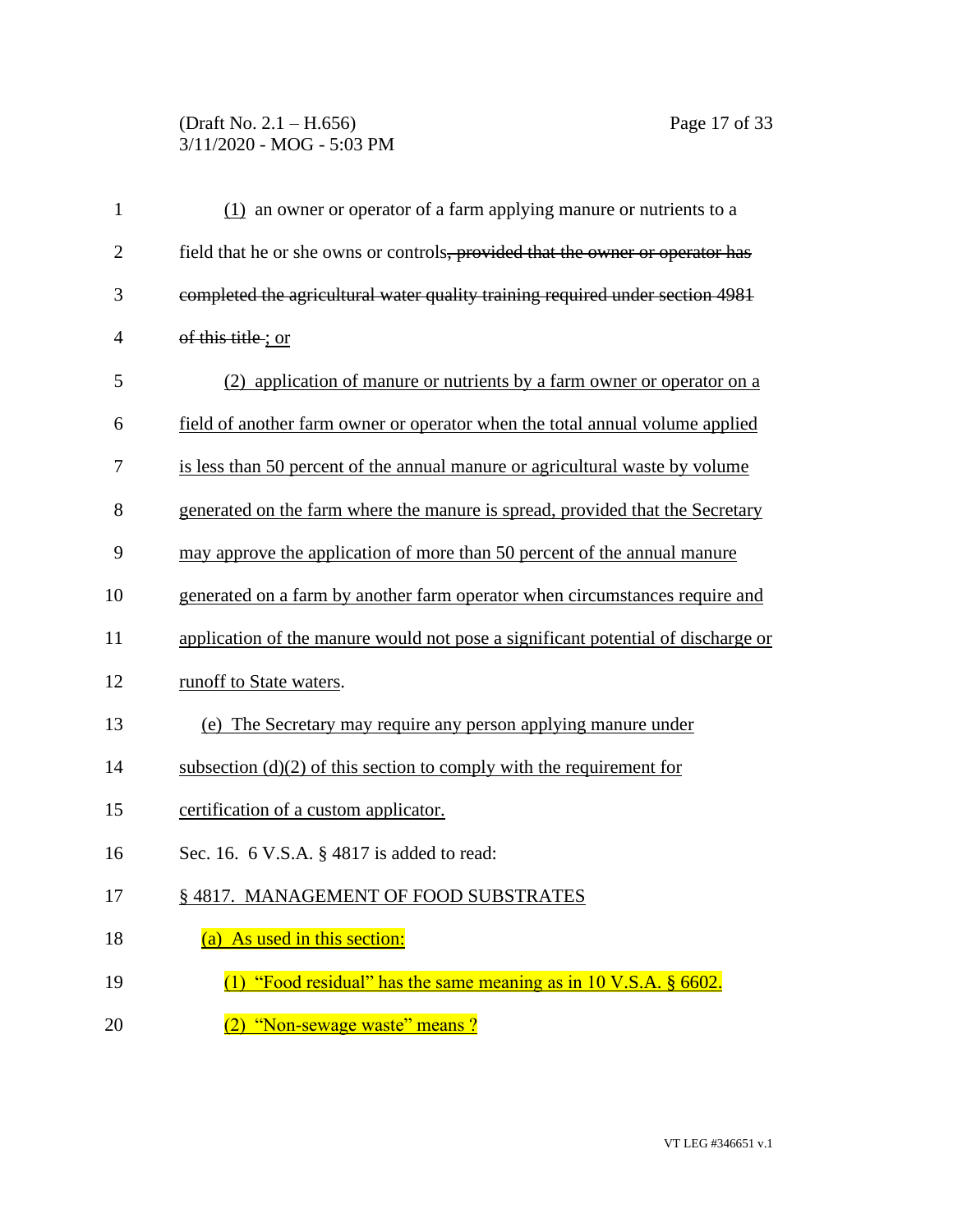(Draft No. 2.1 – H.656) Page 18 of 33 3/11/2020 - MOG - 5:03 PM

| $\mathbf{1}$   | (b) The Secretary may require a person transporting or arranging for the         |
|----------------|----------------------------------------------------------------------------------|
| $\overline{2}$ | transport of food substrates to a farm for deposit in a manure pit or for use as |
| 3              | an input in a methane digester to report to the Secretary one or more of the     |
| $\overline{4}$ | following:                                                                       |
| 5              | (1) the composition of the material transported, including the source of         |
| 6              | the material; and                                                                |
| 7              | (2) the volume of the material transported.                                      |
| 8              | (c) After receipt of a report required under subsection (a), the Secretary       |
| 9              | may prohibit the import of food substrates onto a farm upon a determination      |
| 10             | that the import of the material would violate the nutrient management plan for   |
| 11             | the farm or otherwise present a threat to water quality.                         |
| 12             | *** Agricultural Development ***                                                 |
| 13             | Sec. 17. 9 V.S.A. § 2465a is amended to read:                                    |
| 14             | § 2465a. DEFINITION OF LOCAL, LOCAL TO VERMONT, AND                              |
| 15             | LOCALLY GROWN OR MADE IN VERMONT                                                 |
| 16             | (a) As used in this section:                                                     |
| 17             | (1) "Eggs" means eggs that are the product of laying birds, including:           |
| 18             | chickens, turkeys, ducks, geese, or quail, and that are in the shell.            |
| 19             | (2) "Processed food" means any food other than a raw agricultural                |
| 20             | product and includes a raw agricultural product that has been subject to         |
| 21             | processing, such as canning, cooking, dehydrating, milling, or the addition of   |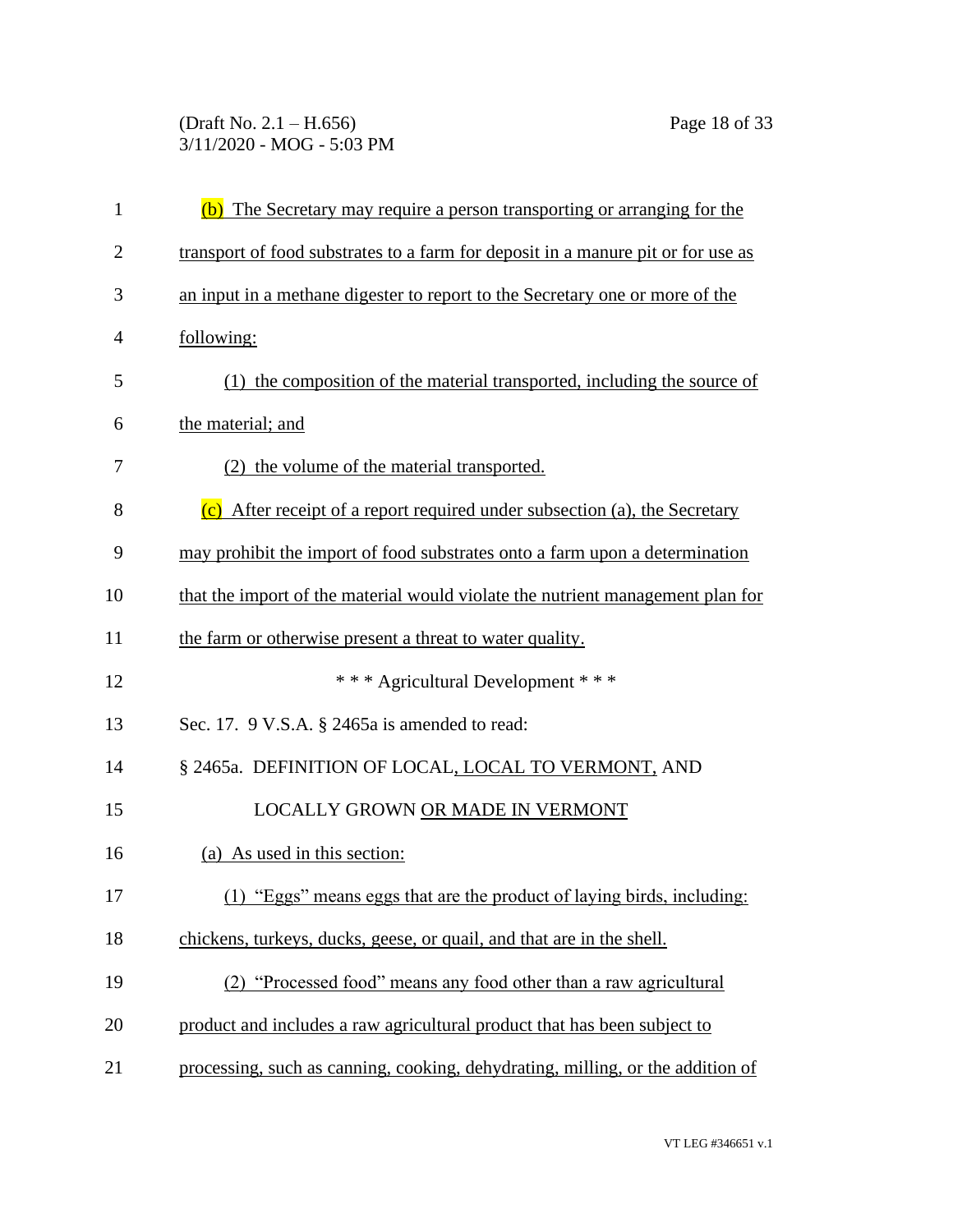(Draft No. 2.1 – H.656) Page 19 of 33 3/11/2020 - MOG - 5:03 PM

| $\mathbf{1}$   | other ingredients. Processed food includes dairy, meat, maple products,         |
|----------------|---------------------------------------------------------------------------------|
| $\overline{2}$ | beverages, fruit, or vegetables that have been subject to processing, baked, or |
| 3              | modified into a value-added or specialty food product.                          |
| $\overline{4}$ | (3) "Raw agricultural product" means any food in its raw or natural state       |
| 5              | without added ingredients, including pasteurized or homogenized milk, maple     |
| 6              | sap or syrup, meat, eggs, and fruits or vegetables that may be washed, colored, |
| 7              | or otherwise treated in their unpeeled natural form prior to marketing.         |
| 8              | (b) For the purposes of this chapter and rules adopted pursuant to              |
| 9              | subsection 2453(c) of this chapter, "local," "local to Vermont," "locally grown |
| 10             | or made in Vermont," and any substantially similar term shall mean that the     |
| 11             | goods being advertised originated within Vermont or 30 miles of the place       |
| 12             | where they are sold, measured directly, point to point, except that the term    |
| 13             | "local" may be used in conjunction with a specific geographic location, such as |
| 14             | "local to New England," or a specific mile radius, such as "local-within 100    |
| 15             | miles," as long as the specific geographic location or mile radius appears as   |
| 16             | prominently as the term "local," and the representation of origin is accurate   |
| 17             | have the following meaning based on the type of food or product:                |
| 18             | (1) For products that are raw agricultural products, "local to Vermont"         |
| 19             | means the product:                                                              |
| 20             | (A) was exclusively grown or tapped in Vermont;                                 |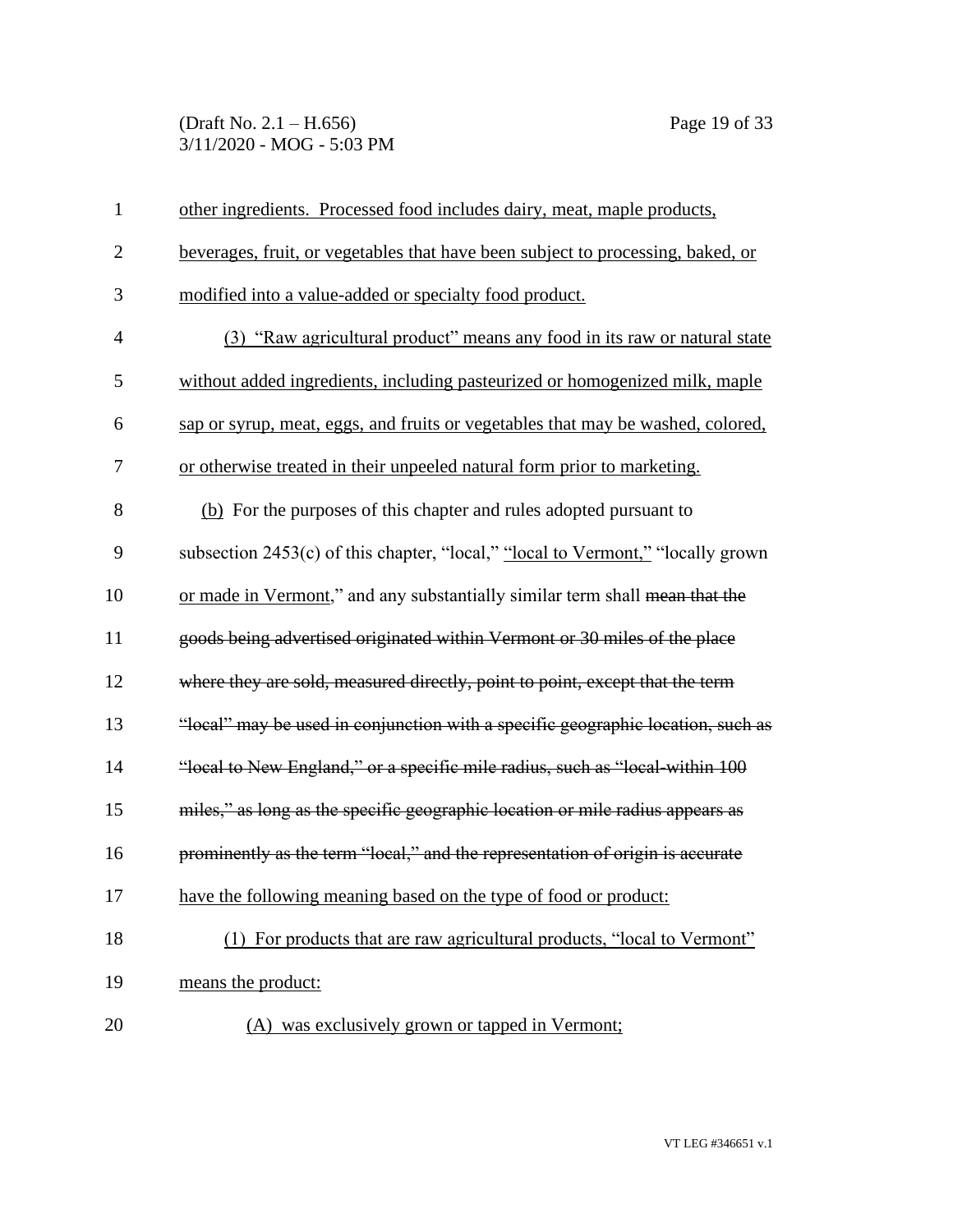(Draft No. 2.1 – H.656) Page 20 of 33 3/11/2020 - MOG - 5:03 PM

| 1              | (B) is not milk and was derived from an animal that was raised for a       |
|----------------|----------------------------------------------------------------------------|
| $\overline{2}$ | substantial period of its lifetime in Vermont; or                          |
| 3              | (C) is milk where a majority of the milk was produced from Vermont         |
| 4              | animals.                                                                   |
| 5              | (2) Except as provided in subdivision (3) of this subsection, for products |
| 6              | that are processed foods, "local to Vermont" means:                        |
| 7              | $(A)(i)$ the majority of the ingredients in the product were grown in      |
| 8              | Vermont; or                                                                |
| 9              | (ii) the majority of the product is derived from an animal that was        |
| 10             | raised in Vermont for a substantial period of its life; and                |
| 11             | (B) the product meets one or both or the following criteria:               |
| 12             | (i) the product was processed in Vermont; or                               |
| 13             | (ii) the headquarters of the company that manufactures the product         |
| 14             | is located in Vermont.                                                     |
| 15             | (3) For bakery products, beverages, or specialty food products, the        |
| 16             | product meets two or more of the following criteria:                       |
| 17             | (A) the majority of the ingredients in the product were grown in           |
| 18             | Vermont;                                                                   |
| 19             | (B) substantial transformation of the ingredients in the product           |
| 20             | occurred in Vermont; or                                                    |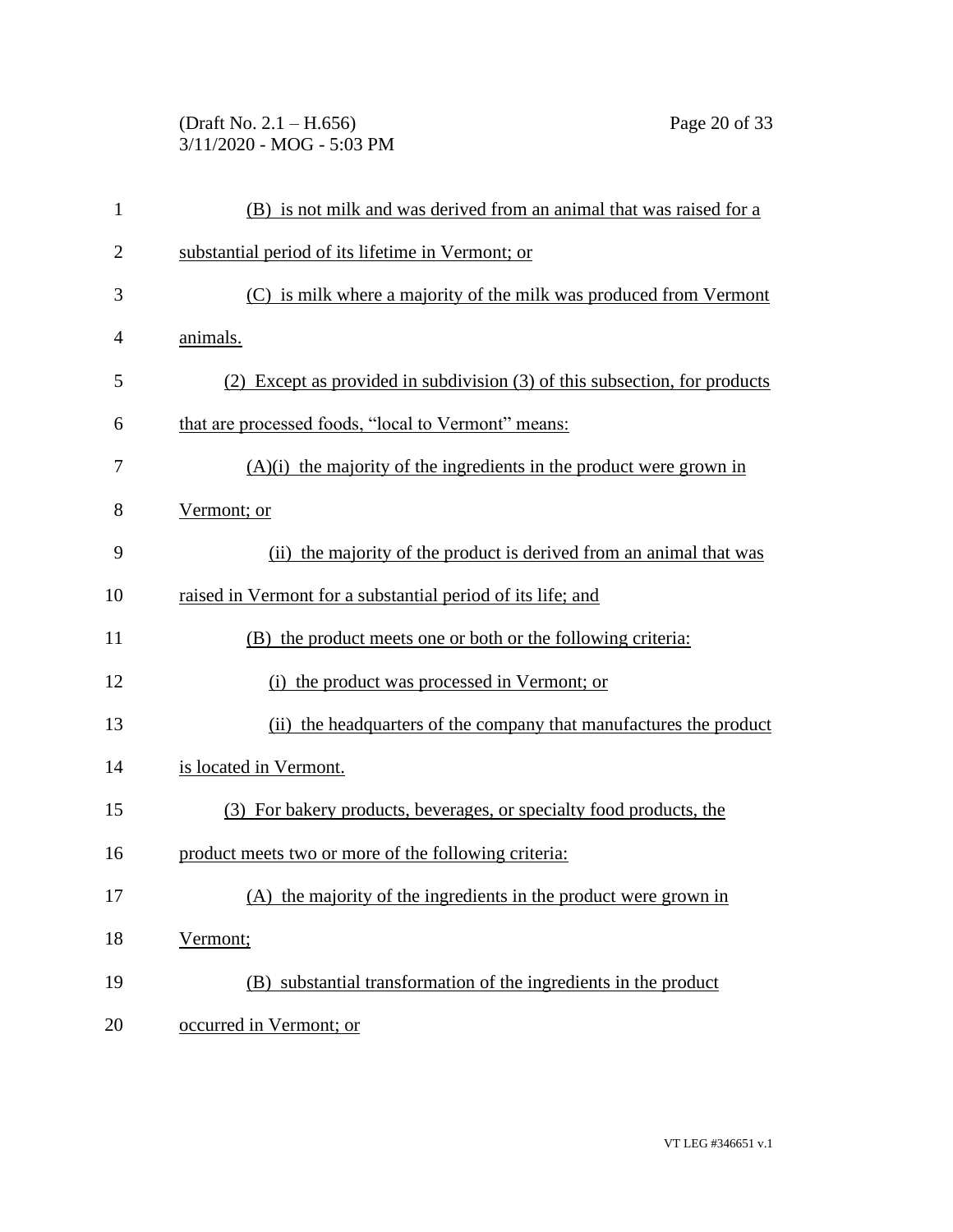# (Draft No. 2.1 – H.656) Page 21 of 33 3/11/2020 - MOG - 5:03 PM

| $\mathbf{1}$   | (C) the headquarters of the company that manufactures the product is               |
|----------------|------------------------------------------------------------------------------------|
| $\overline{2}$ | located in Vermont.                                                                |
| 3              | For the purposes of this chapter and rules adopted pursuant to<br>(c)              |
| $\overline{4}$ | subsection 2453(c) of this chapter, "local," "locally grown or made," and          |
| 5              | substantially similar terms may be used in conjunction with a specific             |
| 6              | geographic location provided that the specific geographic location appears as      |
| 7              | prominently as the term "local" and the representation of origin is accurate.      |
| 8              | *** Weights and Measures ***                                                       |
| 9              | Sec. 18. 9 V.S.A. § 2635 is amended to read:                                       |
| 10             | § 2635. GENERAL TESTING                                                            |
| 11             | (a) When not otherwise provided by law, the Secretary may inspect and              |
| 12             | test, to ascertain if they are correct, all weights and measures kept, offered, or |
| 13             | exposed for sale. The Secretary shall, within a 12-month period, or more or        |
| 14             | less frequently as deemed necessary, inspect and test, to ascertain if they are    |
| 15             | correct, all weights and measures commercially used (1) in determining the         |
| 16             | weight, measurement, or count of commodities or things sold, or offered or         |
| 17             | exposed for sale, on the basis of weight, measure, or $\Theta$ count, or (2) in    |
| 18             | computing the basic charge or payment for services rendered on the basis of        |
| 19             | weight, measure, or of count. However, with respect to single-service              |
| 20             | devices—that is, devices designed to be used commercially only once and to         |
| 21             | be then discarded—and with respect to devices uniformly mass-produced, as          |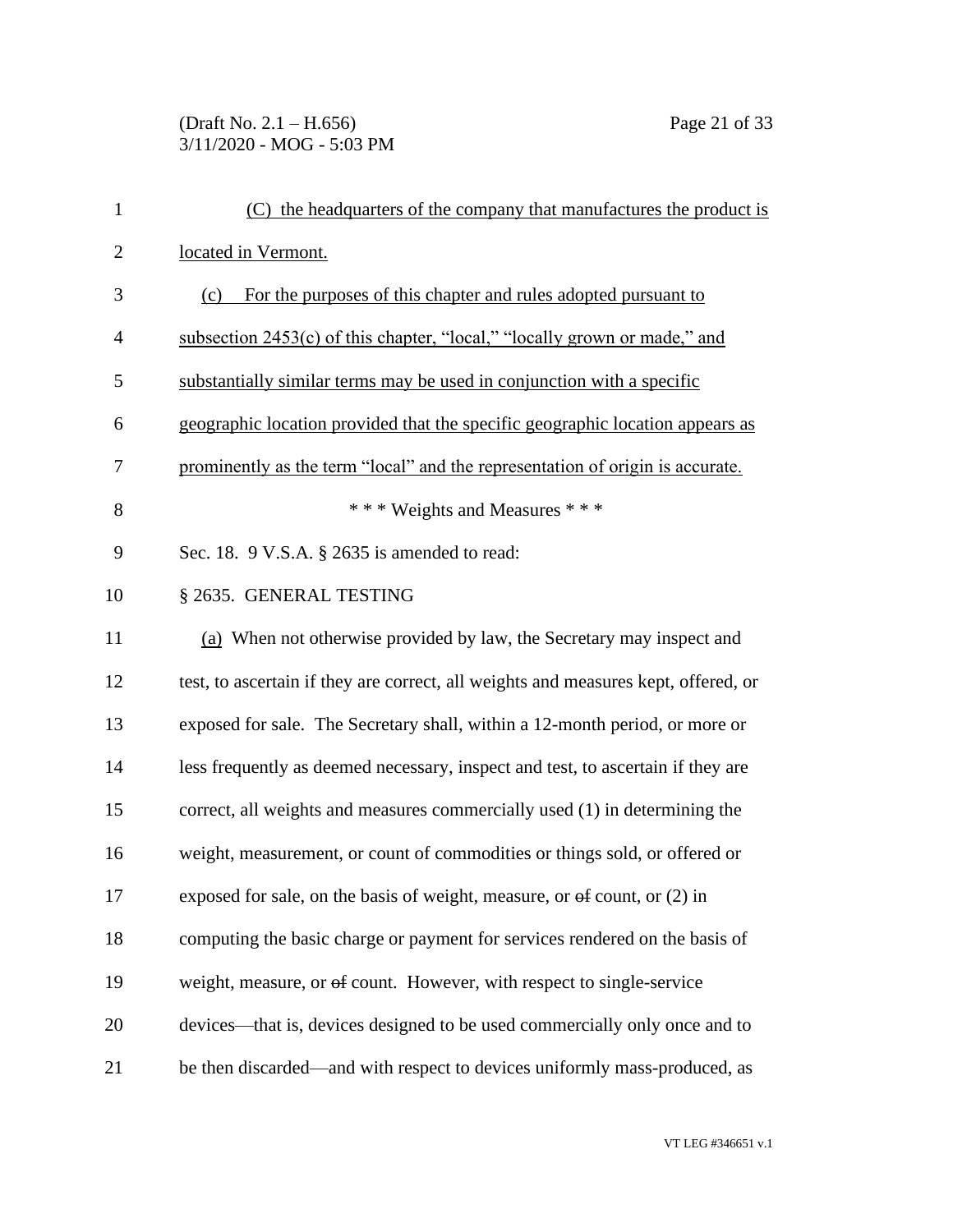## (Draft No. 2.1 – H.656) Page 22 of 33 3/11/2020 - MOG - 5:03 PM

| $\mathbf{1}$   | by means of a mold or die, and not susceptible of individual adjustment, tests   |
|----------------|----------------------------------------------------------------------------------|
| $\overline{2}$ | may be made on representative samples of those devices; and the lots of which    |
| 3              | those samples are representative shall be held to be correct or incorrect upon   |
| $\overline{4}$ | the basis of the results of the inspections and tests on those samples.          |
| 5              | (b) Upon request by the Secretary, the owner or person responsible for a         |
| 6              | weighing or measuring device subject to the requirements of this chapter shall   |
| 7              | make the device available for inspection during that business's normal           |
| 8              | operating hours and shall provide reasonable assistance as determined by the     |
| 9              | Secretary to complete the inspection.                                            |
| 10             | Sec. 19. 9 V.S.A. § 2770 is added to read:                                       |
| 11             | § 2770. ADMINISTRATIVE PENALTIES; LICENSE SUSPENSION                             |
| 12             | (a) In addition to other penalties provided by law, the Secretary may assess     |
| 13             | administrative penalties under 6 V.S.A. § 15 for each violation of this chapter. |
| 14             | Each violation may be a separate and distinct offense, and, in the case of a     |
| 15             | continuing violation, each day's continuance thereof may be deemed a separate    |
| 16             | and distinct offense.                                                            |
| 17             | (b) After notice and opportunity for hearing, the Secretary may suspend or       |
| 18             | revoke a license issued under this chapter for any violation of this chapter.    |
| 19             | *** Vermont Agricultural Credit Program; Agritourism ***                         |
| 20             | Sec. 20. 10 V.S.A. § 374b(8) is amended to read:                                 |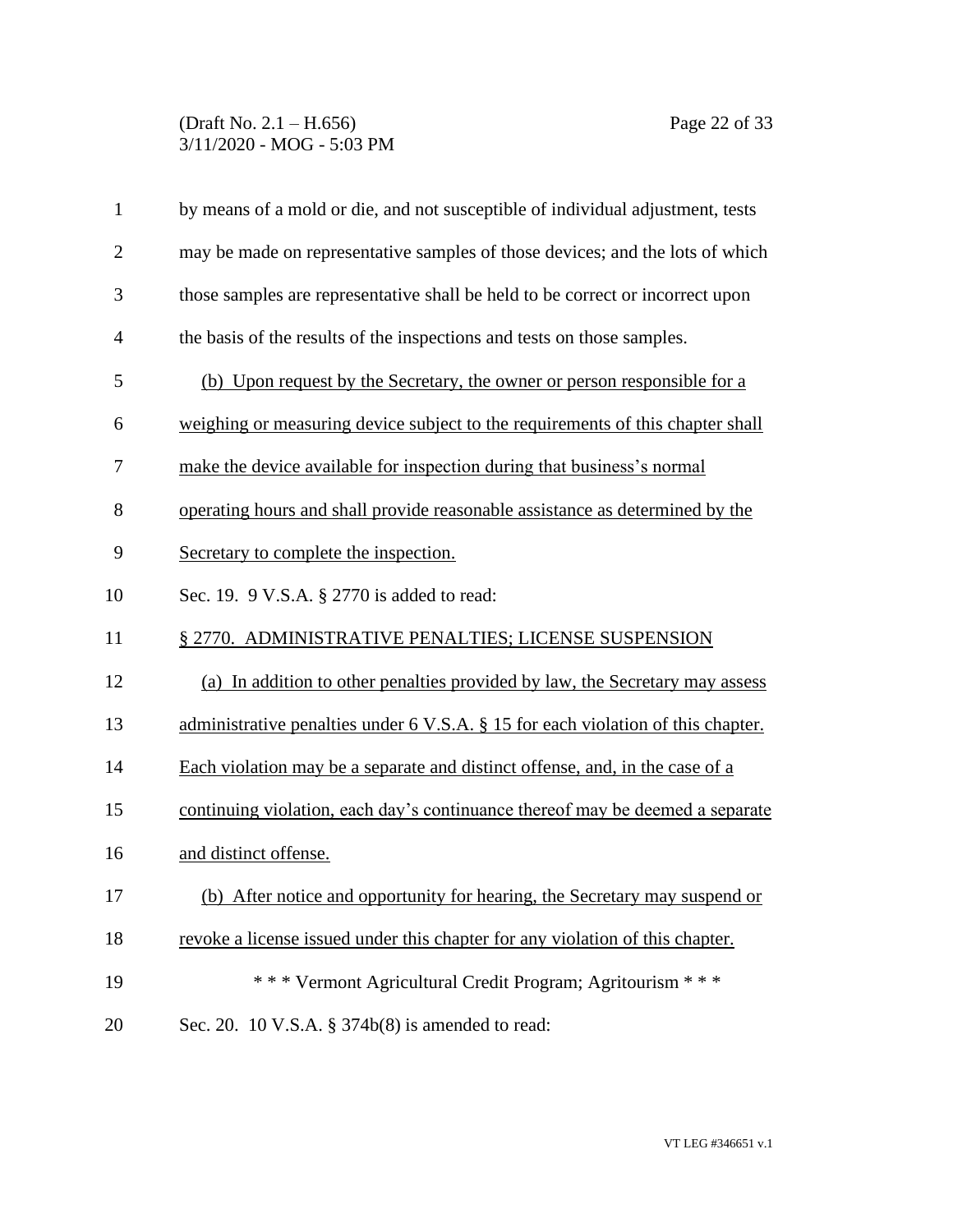# (Draft No. 2.1 – H.656) Page 23 of 33 3/11/2020 - MOG - 5:03 PM

| $\mathbf{1}$   | (8) "Farm operation" shall mean the cultivation of land or other uses of            |
|----------------|-------------------------------------------------------------------------------------|
| $\overline{2}$ | land for the production of food, fiber, horticultural, silvicultural, orchard,      |
| 3              | maple syrup, Christmas trees, forest products, or forest crops; the raising,        |
| $\overline{4}$ | boarding, and training of equines, and the raising of livestock; or any             |
| 5              | combination of the foregoing activities. "Farm operation" also includes means       |
| 6              | the storage, preparation, retail sale, and transportation of agricultural or forest |
| $\overline{7}$ | commodities accessory to the cultivation or use of such land. "Farm                 |
| 8              | operation" also shall mean the operation of an agritourism business on a farm       |
| 9              | subject to regulation under the Required Agricultural Practices.                    |
| 10             | *** Feral Swine ***                                                                 |
| 11             | Sec. 21. 10 V.S.A. § 4709 is amended to read:                                       |
| 12             | § 4709. TRANSPORT, IMPORTATION, POSSESSION, AND STOCKING                            |
| 13             | OF WILD ANIMALS; POSSESSION OF WILD BOAR OR                                         |
| 14             | <b>FERAL SWINE</b>                                                                  |
| 15             | (a) A person shall not bring into, transport into, transport within, transport      |
| 16             | through, or possess in the State any live wild bird or animal of any kind,          |
| 17             | including any manner of feral swine, without authorization from the                 |
| 18             | Commissioner or his or her designee. The importation permit may be granted          |
| 19             | under such regulations therefor as the Commissioner shall prescribe and only        |
| 20             | after the Commissioner has made such investigation and inspection of the birds      |
| 21             | or animals as she or he may deem necessary. The Department may dispose of           |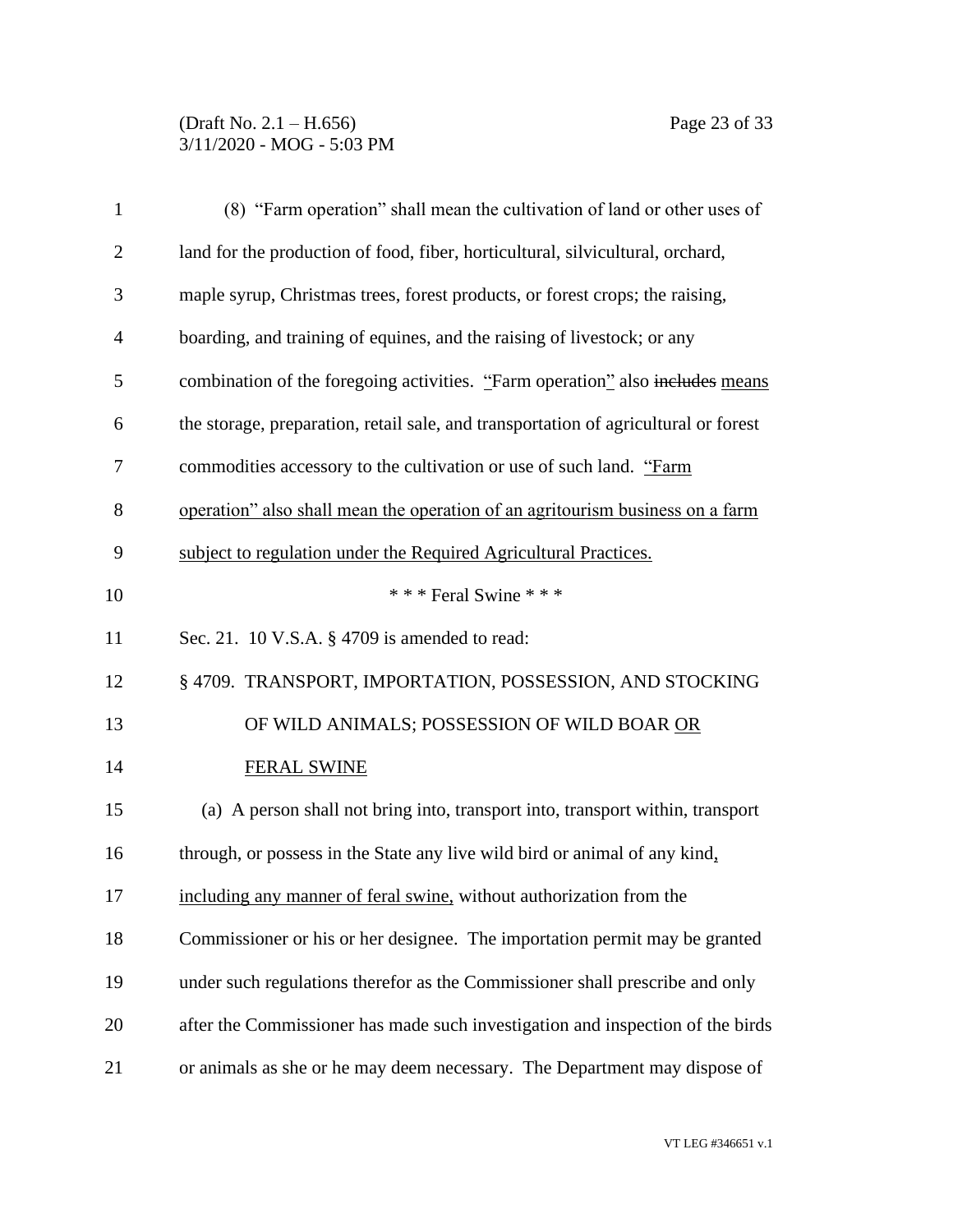# (Draft No. 2.1 – H.656) Page 24 of 33 3/11/2020 - MOG - 5:03 PM

| $\mathbf{1}$   | unlawfully possessed or imported wildlife as it may judge best, and the State     |
|----------------|-----------------------------------------------------------------------------------|
| $\overline{2}$ | may collect treble damages from the violator of this subsection for all expenses  |
| 3              | incurred.                                                                         |
| $\overline{4}$ | (b) No person shall bring into the State from another country, state, or          |
| 5              | province wildlife illegally taken, transported, or possessed contrary to the laws |
| 6              | governing the country, state, or province from which the wildlife originated.     |
| $\overline{7}$ | (c) No person shall place a Vermont-issued tag on wildlife taken outside          |
| 8              | the State. No person shall report big game in Vermont when the wildlife is        |
| 9              | taken outside the State.                                                          |
| 10             | (d) Nothing in this section shall prohibit the Commissioner or duly               |
| 11             | authorized agents of the Department of Fish and Wildlife from bringing into       |
| 12             | the State for the purpose of planting, introducing, or stocking or from planting, |
| 13             | introducing, or stocking in the State any wild bird or animal.                    |
| 14             | (e) Applicants shall pay a permit fee of \$100.00.                                |
| 15             | $(f)(1)$ The Commissioner shall not issue a permit under this section for the     |
| 16             | importation or possession of the following live species, a hybrid or genetic      |
| 17             | variant of the following species, offspring of the following species, or          |
| 18             | offspring or a hybrid of a genetically engineered variant of the following        |
| 19             | species: feral swine, including wild boar, wild hog, wild swine, feral pig, feral |
| 20             | hog, feral swine, old world swine, razorback, Eurasian wild boar, or Russian      |
| 21             | wild boar (Sus scrofo Linnaeus). A feral swine is:                                |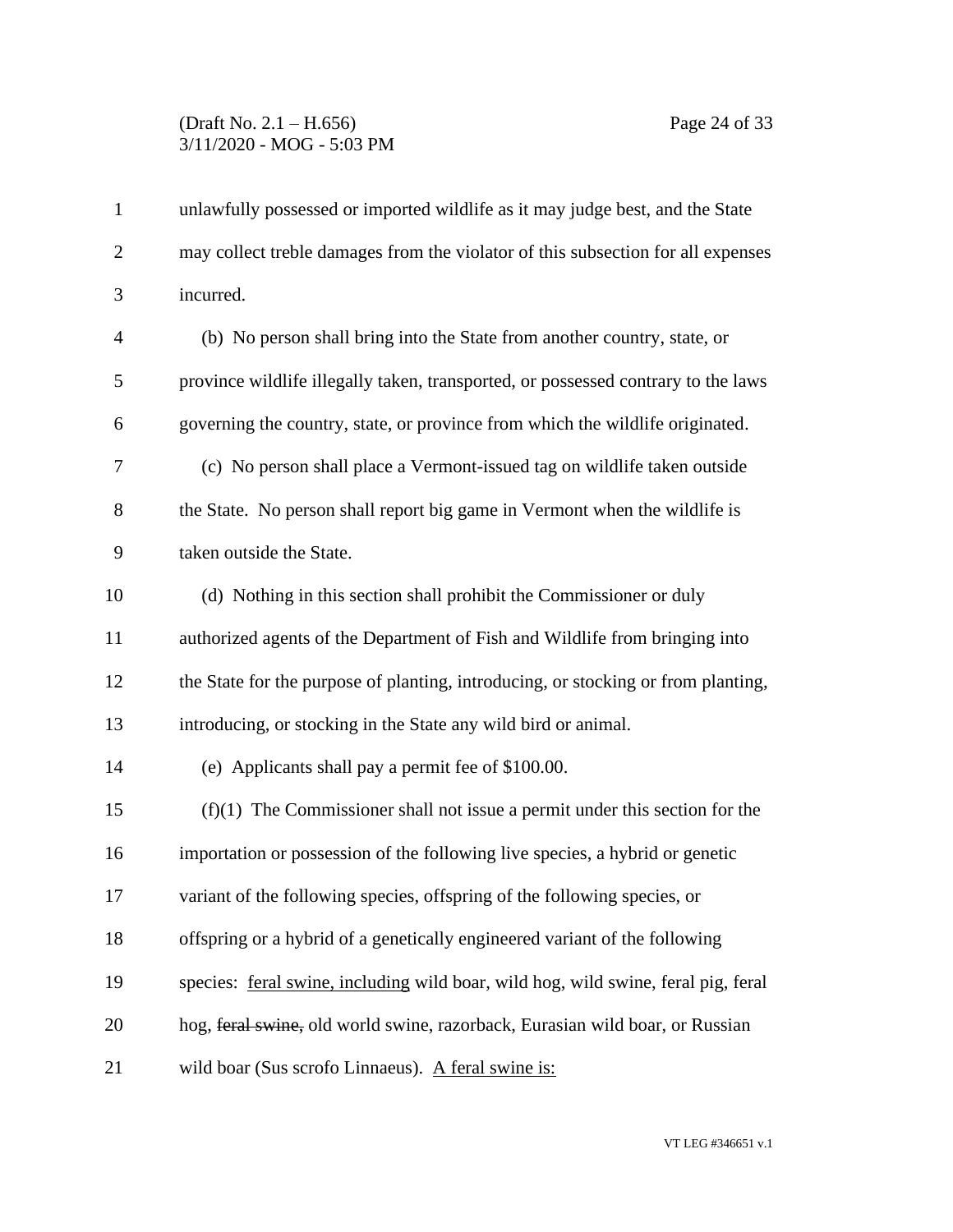(Draft No. 2.1 – H.656) Page 25 of 33 3/11/2020 - MOG - 5:03 PM

| $\mathbf{1}$   | (A) a domestic pig that is outside of an enclosure for more than 96           |
|----------------|-------------------------------------------------------------------------------|
| $\overline{c}$ | hours and is free roaming on public or private land;                          |
| 3              | (B) an animal that exhibits at least one of the following skeletal            |
| 4              | characteristics:                                                              |
| 5              | (i) skull characteristics of an elongated snout or sloping                    |
| 6              | appearance with little or no stop at the eye line;                            |
| 7              | (ii) a shoulder structure with a steep or predominate ridge along             |
| 8              | the back appearance, known as a razorback;                                    |
| 9              | (iii) hindquarters proportionally smaller than the forequarters               |
| 10             | lacking natural muscling found in commercial species; or                      |
| 11             | (iv) visible tusks; or                                                        |
| 12             | (C) an animal that is genetically determined to be a Eurasian wild            |
| 13             | boar or Eurasian wild boar-domestic pig hybrid as characterized with an       |
| 14             | appropriate genome-wide molecular tool by the U.S. Department of              |
| 15             | Agriculture, Animal and Plant Health Inspection Service, Wildlife Services to |
| 16             | be a feral swine hybrid based on results of genetic testing conducted at the  |
| 17             | National Wildlife Research Center.                                            |
| 18             | (2) The definition of feral swine under subdivision (1) of this subsection    |
| 19             | shall not include feral swine collared and used by State or federal wildlife  |
| 20             | damage management entities, such as the U.S. Department of Agriculture,       |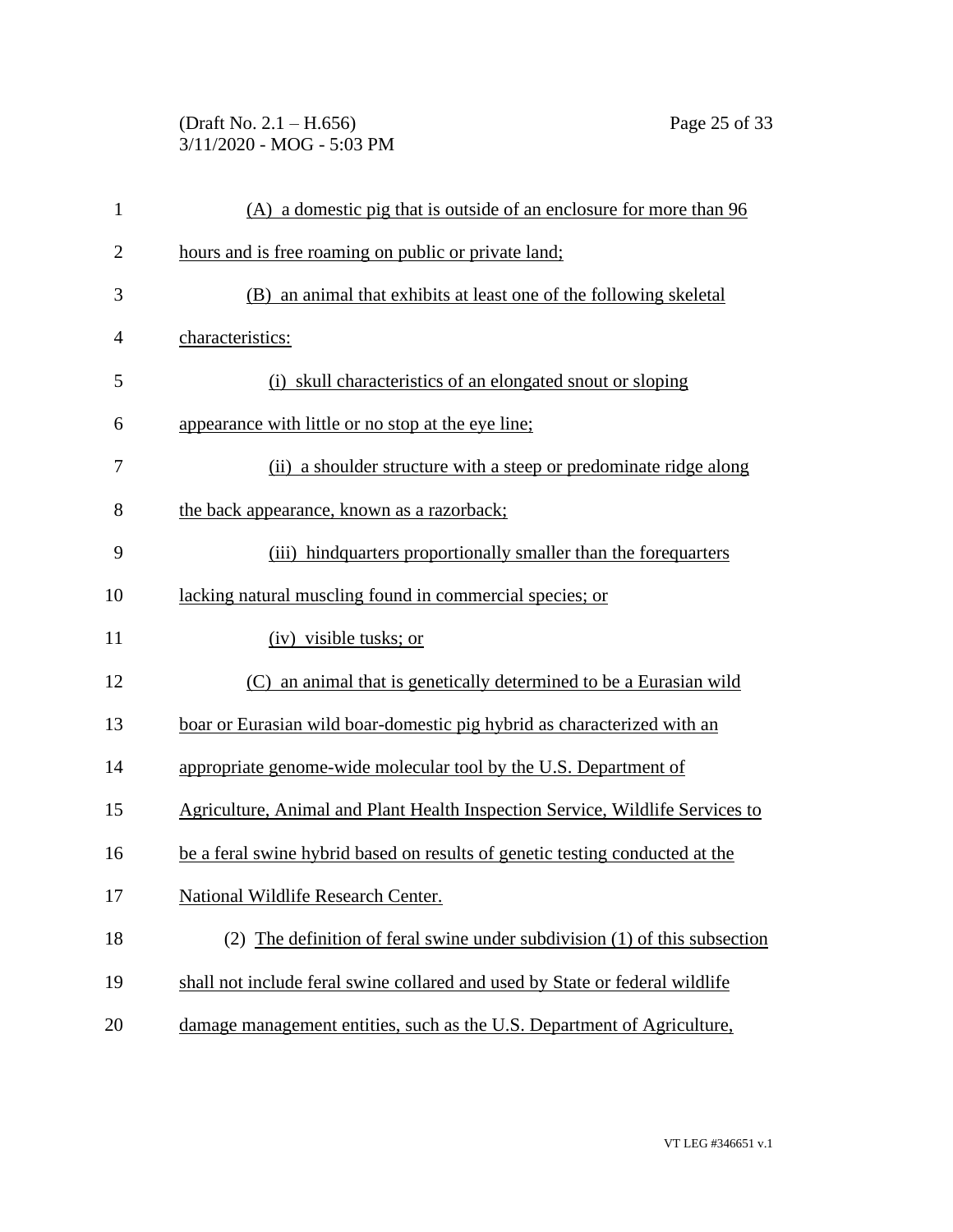(Draft No. 2.1 – H.656) Page 26 of 33 3/11/2020 - MOG - 5:03 PM

| 1              | Animal and Plant Health Inspection Service, Wildlife Services, to determine       |
|----------------|-----------------------------------------------------------------------------------|
| $\overline{2}$ | the location of free-ranging feral swine.                                         |
| 3              | (3) This subsection shall not apply to the domestic pig (Sus domesticus)          |
| 4              | involved in domestic hog production and shall not restrict or limit the authority |
| 5              | of the Secretary of Agriculture, Food and Markets to regulate the importation     |
| 6              | or possession of the domestic pig as livestock or as a domestic animal under      |
| 7              | Title 6 of the Vermont Statutes Annotated.                                        |
| 8              | (4) Any feral swine may be removed or destroyed by the Department;                |
| 9              | the Agency of Agriculture, Food and Markets or a designee; or the U.S.            |
| 10             | Department of Agriculture, Animal and Plant Health Inspection Service,            |
| 11             | Wildlife Services. The Department shall notify the Agency of Agriculture,         |
| 12             | Food and Markets prior to removal of or destruction of the feral swine.           |
| 13             | (5) The Department shall notify the Agency of Agriculture, Food and               |
| 14             | Markets of the disposition of feral swine.                                        |
| 15             | (6) Any person who kills a feral swine in Vermont shall report to a State         |
| 16             | game warden and shall present the carcass to the State game warden within 24      |
| 17             | hours.                                                                            |
| 18             | The State or its designee shall not be liable for damages or claims               |
| 19             | associated with the removal or destruction of feral swine provided that the       |
| 20             | actions of the State agents or designees are reasonable. The removal or           |
| 21             | destruction of feral swine shall be deemed reasonable where:                      |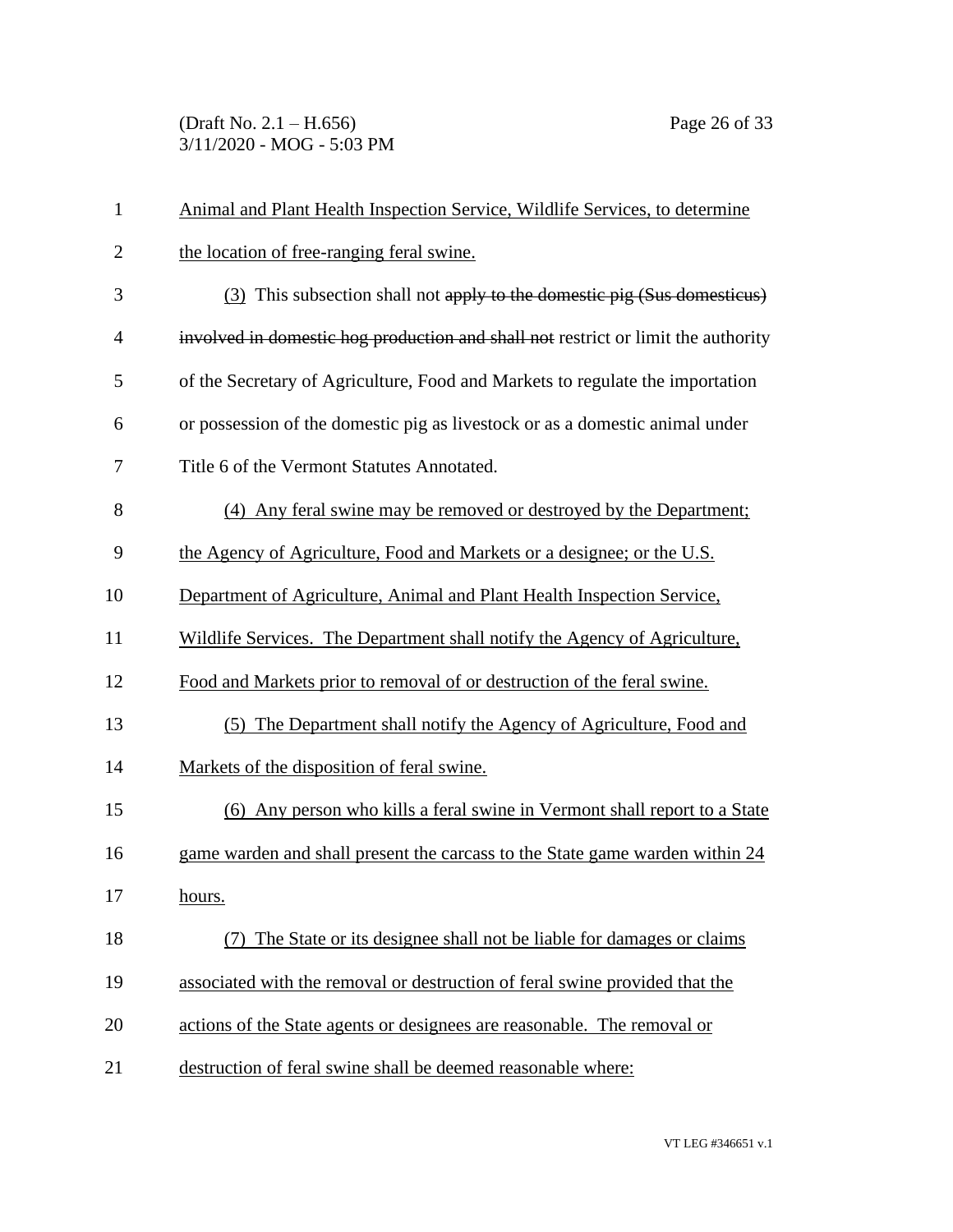# (Draft No. 2.1 – H.656) Page 27 of 33 3/11/2020 - MOG - 5:03 PM

| $\mathbf{1}$   | (A) the Department has acted in accordance with subdivision (4) of             |
|----------------|--------------------------------------------------------------------------------|
| $\overline{2}$ | this subsection (f); and                                                       |
| 3              | (B) the Department determines that the swine:                                  |
| $\overline{4}$ | (i) is a threat to public safety;                                              |
| 5              | (ii) has harmed or posed a threat to any person or domestic                    |
| 6              | animal;                                                                        |
| 7              | (iii) has damaged private or public property; or                               |
| 8              | (iv) has damaged or is damaging natural resources, including                   |
| 9              | wetlands; vernal pools; wildlife and their habitats; rare and irreplaceable    |
| 10             | natural areas; or rare, threatened, or endangered species; or                  |
| 11             | (v) the Department determines that the swine constitutes or could              |
| 12             | establish a breeding feral swine population in Vermont. The Department shall   |
| 13             | consult with U.S. Department of Agriculture, Animal and Plant Health           |
| 14             | Inspection Service, Wildlife Services and the Agency of Agriculture, Food and  |
| 15             | Markets in making this determination.                                          |
| 16             | Sec. 22. 13 V.S.A. § 351b is amended to read:                                  |
| 17             | § 351b. SCOPE OF SUBCHAPTER                                                    |
| 18             | This subchapter shall not apply to:                                            |
| 19             | (1) activities regulated by the Department of Fish and Wildlife pursuant       |
| 20             | to 10 V.S.A. Part 4, including the act of destroying feral swine in accordance |
| 21             | with 10 V.S.A. § 4709(f);                                                      |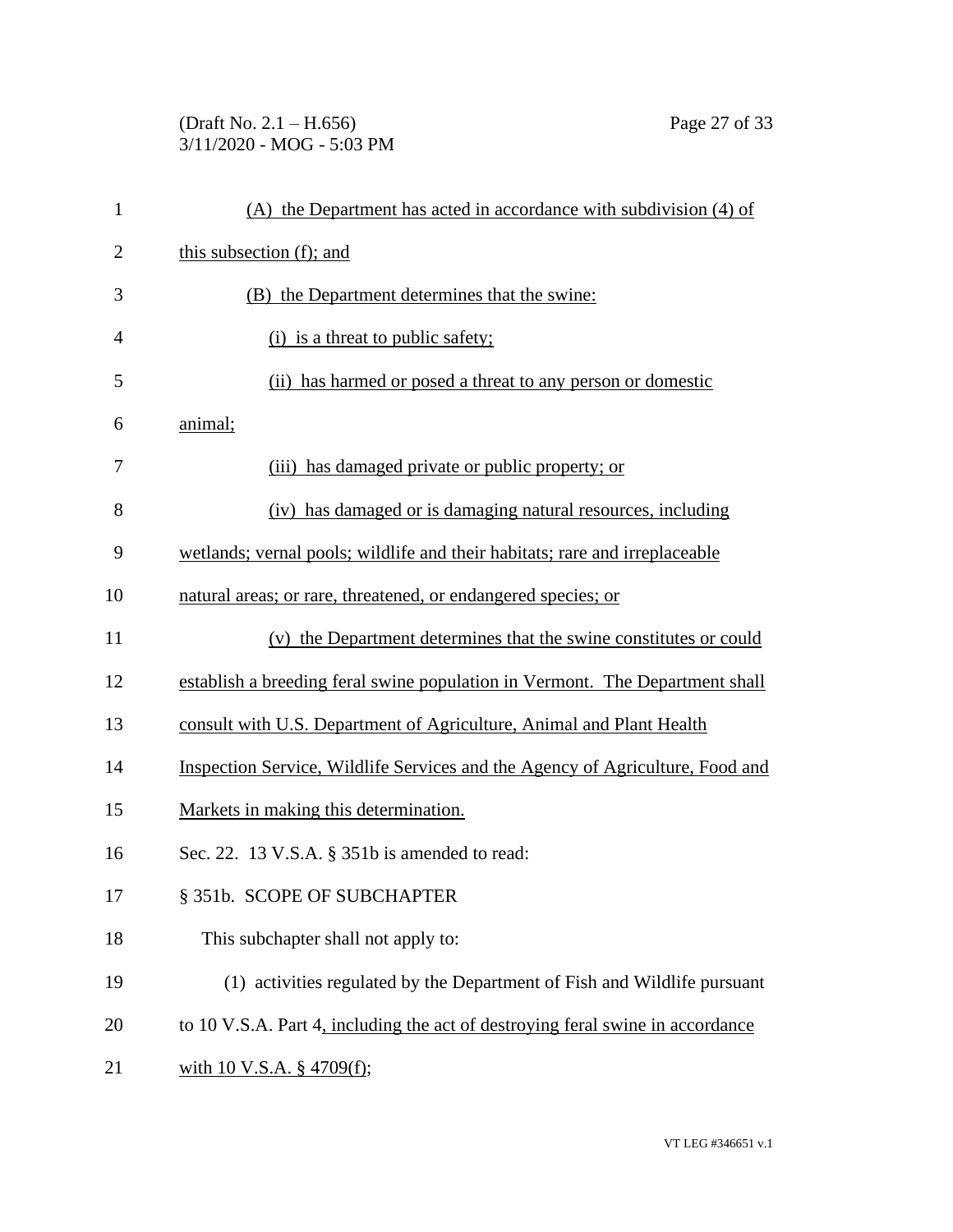## (Draft No. 2.1 – H.656) Page 28 of 33 3/11/2020 - MOG - 5:03 PM

| $\mathbf{1}$   | (2) scientific research governed by accepted procedural standards               |
|----------------|---------------------------------------------------------------------------------|
| $\overline{2}$ | subject to review by an institutional animal care and use committee;            |
| 3              | (3) livestock and poultry husbandry practices for raising, management,          |
| $\overline{4}$ | and use of animals;                                                             |
| 5              | (4) veterinary medical or surgical procedures; and                              |
| 6              | (5) the killing of an animal as provided by 20 V.S.A. §§ 3809 and 3545.         |
| 7              | Sec. 23. 20 V.S.A. § 3350 is added to read:                                     |
| 8              | § 3350. THE DISPOSITION OF FERAL SWINE                                          |
| 9              | (a) The General Assembly finds that feral swine, as defined in 10 V.S.A.        |
| 10             | § 4709, have the potential for spreading serious disease to domestic livestock, |
| 11             | may cause devastating destruction to natural ecosystems, and pose a threat to   |
| 12             | human health and safety.                                                        |
| 13             | (b) In light of the potential impacts of feral swine, and notwithstanding the   |
| 14             | provisions of law in this chapter, the Department of Fish and Wildlife may      |
| 15             | destroy or euthanize a feral swine in accordance with the requirements of       |
| 16             | <u>10 V.S.A. § 4709(f).</u>                                                     |
| 17             | (c) The exercise by the Department of Fish and Wildlife of the authority        |
| 18             | under 10 V.S.A. § 4709 $(f)(3)$ shall not prevent any person from pursuing or   |
| 19             | collecting the remedies set forth in this chapter.                              |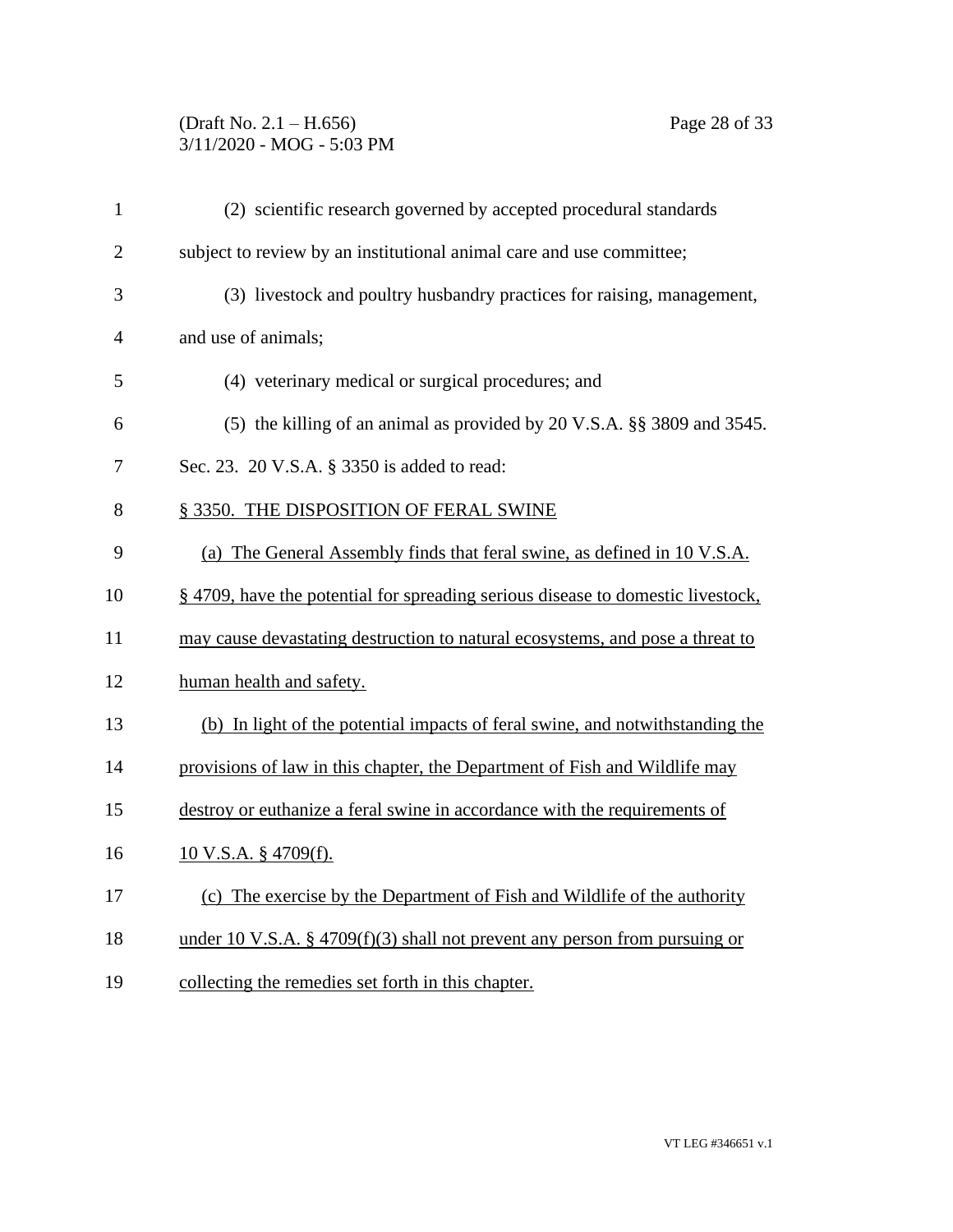## (Draft No. 2.1 – H.656) Page 29 of 33 3/11/2020 - MOG - 5:03 PM

| $\mathbf{1}$   | *** Payment for Ecosystem Services and Soil Health Working Group ***           |
|----------------|--------------------------------------------------------------------------------|
| $\overline{2}$ | Sec. 24. 2019 Act and Resolves No. 83, Sec. 3 is amended to read:              |
| 3              | Sec. 3. <b>SOIL CONSERVATION PRACTICE AND</b> PAYMENT FOR                      |
| $\overline{4}$ | ECOSYSTEM SERVICES AND SOIL HEALTH WORKING                                     |
| 5              | <b>GROUP</b>                                                                   |
| 6              | (a) The Secretary of Agriculture, Food and Markets shall convene a Soil        |
| 7              | Conservation Practice and Payment for Ecosystem Services and Soil Health       |
| 8              | Working Group is established to recommend financial incentives designed to     |
| 9              | encourage farmers in Vermont to implement agricultural practices that exceed   |
| 10             | the requirements of 6 V.S.A. chapter 215 and that improve soil health, enhance |
| 11             | crop resilience, increase carbon storage and stormwater storage capacity, and  |
| 12             | reduce agricultural runoff to waters. The Working Group shall:                 |
| 13             | (1) identify agricultural standards or practices that farmers can              |
| 14             | implement that improve soil health, enhance crop resilience, increase carbon   |
| 15             | storage and stormwater storage capacity, and reduce agricultural runoff to     |
| 16             | waters;                                                                        |
| 17             | (2) recommend existing financial incentives available to farmers that          |
| 18             | could be modified or amended to incentivize implementation of the              |
| 19             | agricultural standards identified under subdivision (1) of this subsection or  |
| 20             | incentivize the reclamation or preservation of wetlands and floodplains;       |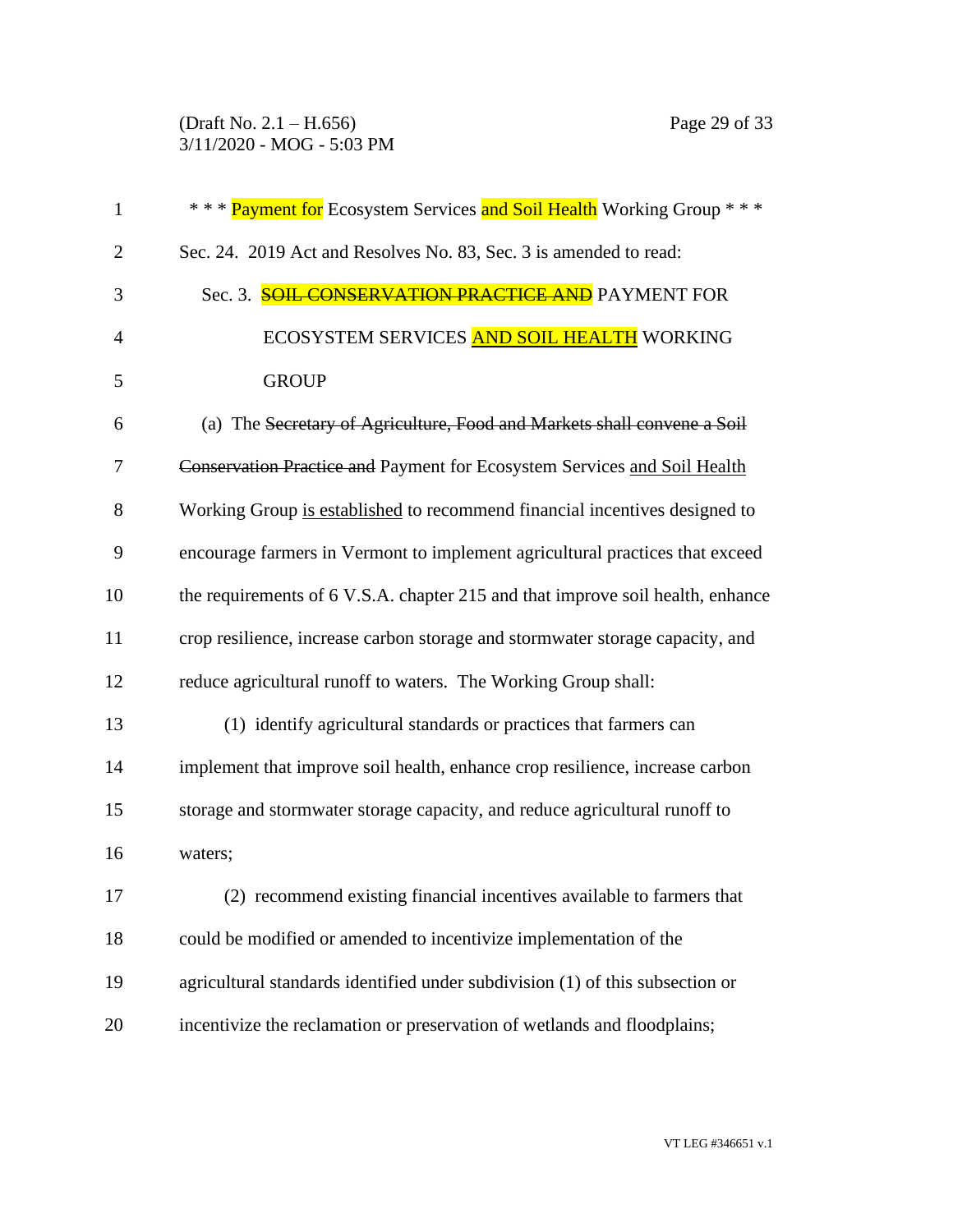# (Draft No. 2.1 – H.656) Page 30 of 33 3/11/2020 - MOG - 5:03 PM

| $\mathbf{1}$   | (3) propose new financial incentives, including a source of revenue, for          |
|----------------|-----------------------------------------------------------------------------------|
| $\overline{2}$ | implementation of the agricultural standards identified under subdivision (1) of  |
| 3              | this subsection if existing financial incentives are inadequate or if the goal of |
| $\overline{4}$ | implementation of the agricultural standards would be better served by a new      |
| 5              | financial incentive; and                                                          |
| 6              | (4) recommend legislative changes that may be required to implement               |
| 7              | any financial incentive recommended or proposed in the report.                    |
| 8              | (b) The Soil Conservation Practice and Payment for Ecosystem Services             |
| 9              | and Soil Health Working Group shall consist of persons with knowledge or          |
| 10             | expertise in agricultural water quality, soil health, economic development, or    |
| 11             | agricultural financing. The Secretary of Agriculture, Food and Markets shall      |
| 12             | appoint the members that are not ex officio members. The Working Group            |
| 13             | shall include the following members:                                              |
| 14             | (1) the Secretary of Agriculture, Food and Markets or designee;                   |
| 15             | (2) the Secretary of Natural Resources or designee;                               |
| 16             | (3) a representative of the Vermont Housing and Conservation Board;               |
| 17             | (4) a member of the former Dairy Water Collaborative;                             |
| 18             | (5) two persons representing farmer's watershed alliances in the State;           |
| 19             | (6) a representative of the Natural Resources Conservation Council;               |
| 20             | (7) a representative of the Gund Institute for Environment of the                 |
| 21             | University of Vermont;                                                            |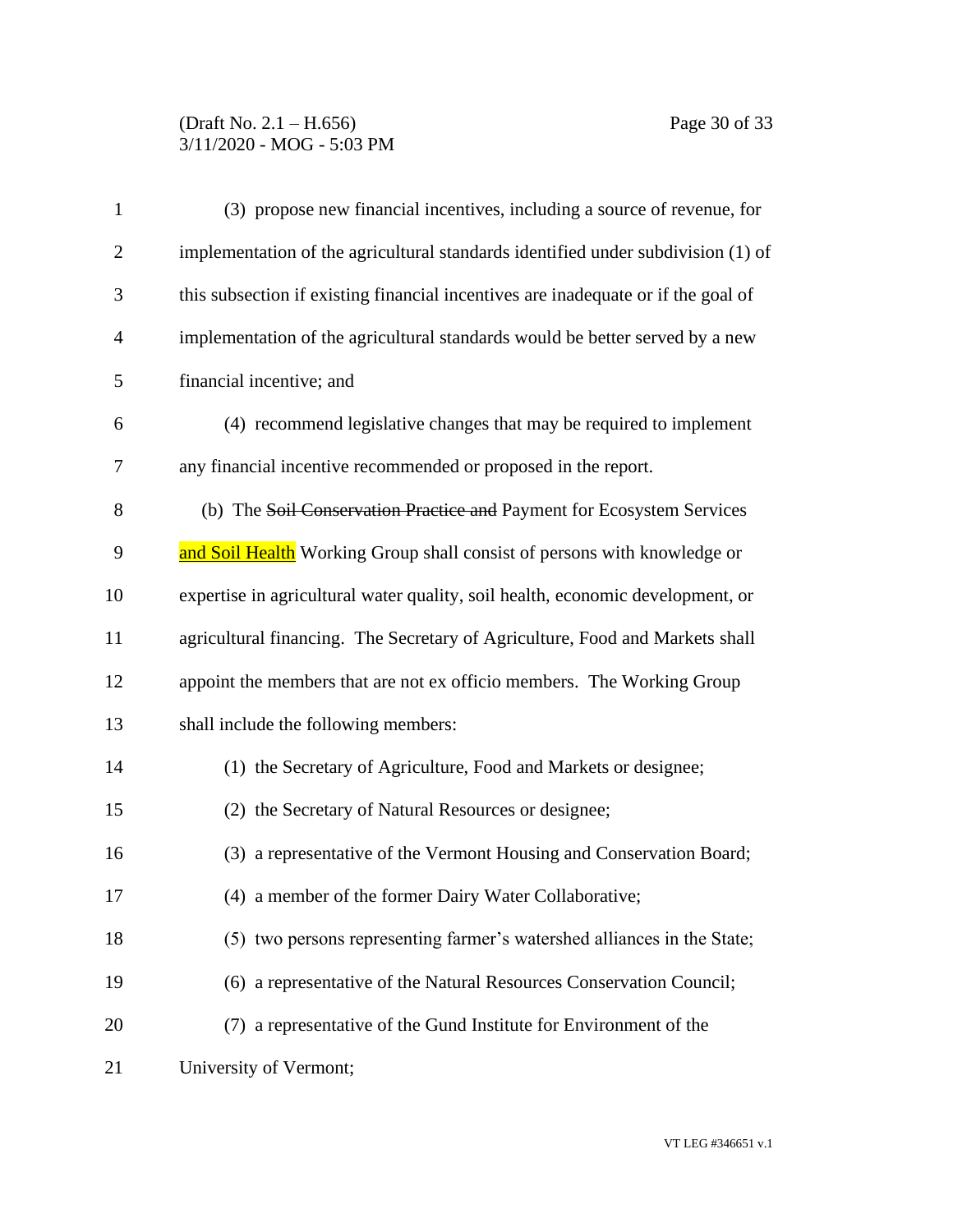| $\mathbf{1}$   | (8) a representative of the University of Vermont (UVM) Extension;           |
|----------------|------------------------------------------------------------------------------|
| $\overline{2}$ | (9) two members of the Agricultural Water Quality Partnership;               |
| 3              | (10) a representative of small-scale, diversified farming; and               |
| $\overline{4}$ | (11) a member of the Vermont Healthy Soils Coalition;                        |
| 5              | (12) a person engaged in farming other than dairy farming;                   |
| 6              | (13) a representative of an environmental organization with a statewide      |
| 7              | membership that has technical expertise or fundraising experience;           |
| 8              | (14) an agricultural economist from a university or other relevant           |
| 9              | organization within the State;                                               |
| 10             | (15) an ecosystem services specialist from UVM Extension; and                |
| 11             | $(16)$ a soil scientist.                                                     |
| 12             | $(c)(1)$ The Secretary of Agriculture, Food and Markets or designee shall be |
| 13             | the Chair of the Working Group, and the representative of the Vermont        |
| 14             | Housing and Conservation Board shall be the Vice Chair.                      |
| 15             | (2) A majority of the membership of the Working Group shall constitute       |
| 16             | a quorum.                                                                    |
| 17             | (3) The Working Group shall have the administrative, technical, and          |
| 18             | legal assistance of the Agency of Agriculture, Food and Markets.             |
| 19             | The Working Group shall cease to exist on February 1, 2022.<br>(4)           |
| 20             | (d) On or before January 15, 2020 2022, the Secretary of Agriculture, Food   |
| 21             | and Markets shall submit to the Senate Committee on Agriculture and the      |
|                |                                                                              |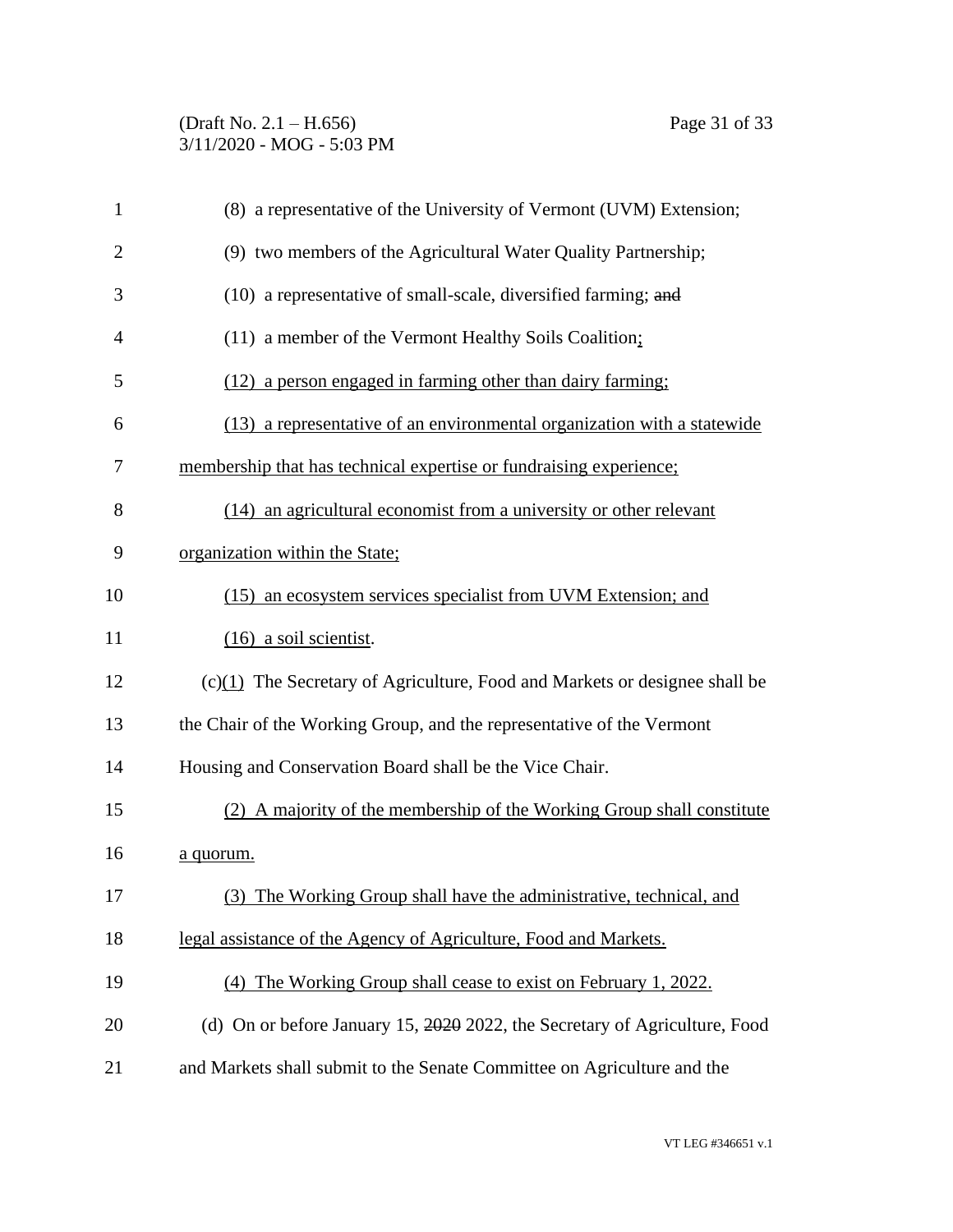(Draft No. 2.1 – H.656) Page 32 of 33 3/11/2020 - MOG - 5:03 PM

| $\mathbf{1}$   | House Committee on Agriculture and Forestry a report including the findings         |
|----------------|-------------------------------------------------------------------------------------|
| $\overline{2}$ | and recommendations of the Soil Conservation Practice and Payment for               |
| 3              | Ecosystem Services Working Group regarding financial incentives designed to         |
| $\overline{4}$ | encourage farmers in Vermont to implement agricultural practices that improve       |
| 5              | soil health, enhance crop resilience, and reduce agricultural runoff to waters      |
| 6              | that shall include:                                                                 |
| 7              | (1) a recommended payment for ecosystem services approach the State                 |
| 8              | should pursue that benefits water quality, flood resilience, and climate stability, |
| 9              | including ecosystem services to prioritize and capital or funding sources           |
| 10             | available for payments;                                                             |
| 11             | (2) a recommended definition of healthy soils, a recommended method                 |
| 12             | or systems for measuring soil health and other indicators of ecosystem health,      |
| 13             | and a recommended tool for modeling and monitoring soil health;                     |
| 14             | (3) a recommended price, supported by evidence or other justification,              |
| 15             | for a unit of soil health or other unit of ecosystem service or benefit provided;   |
| 16             | (4) proposed eligibility criteria for persons participating in the program;         |
| 17             | (5) proposed methods for incorporating the recommended payment for                  |
| 18             | ecosystem services approach into existing research and funding programs;            |
| 19             | (6) an estimate of the potential future benefits of the recommended                 |
| 20             | payment for ecosystem services approach, including the projected duration of        |
| 21             | the program;                                                                        |